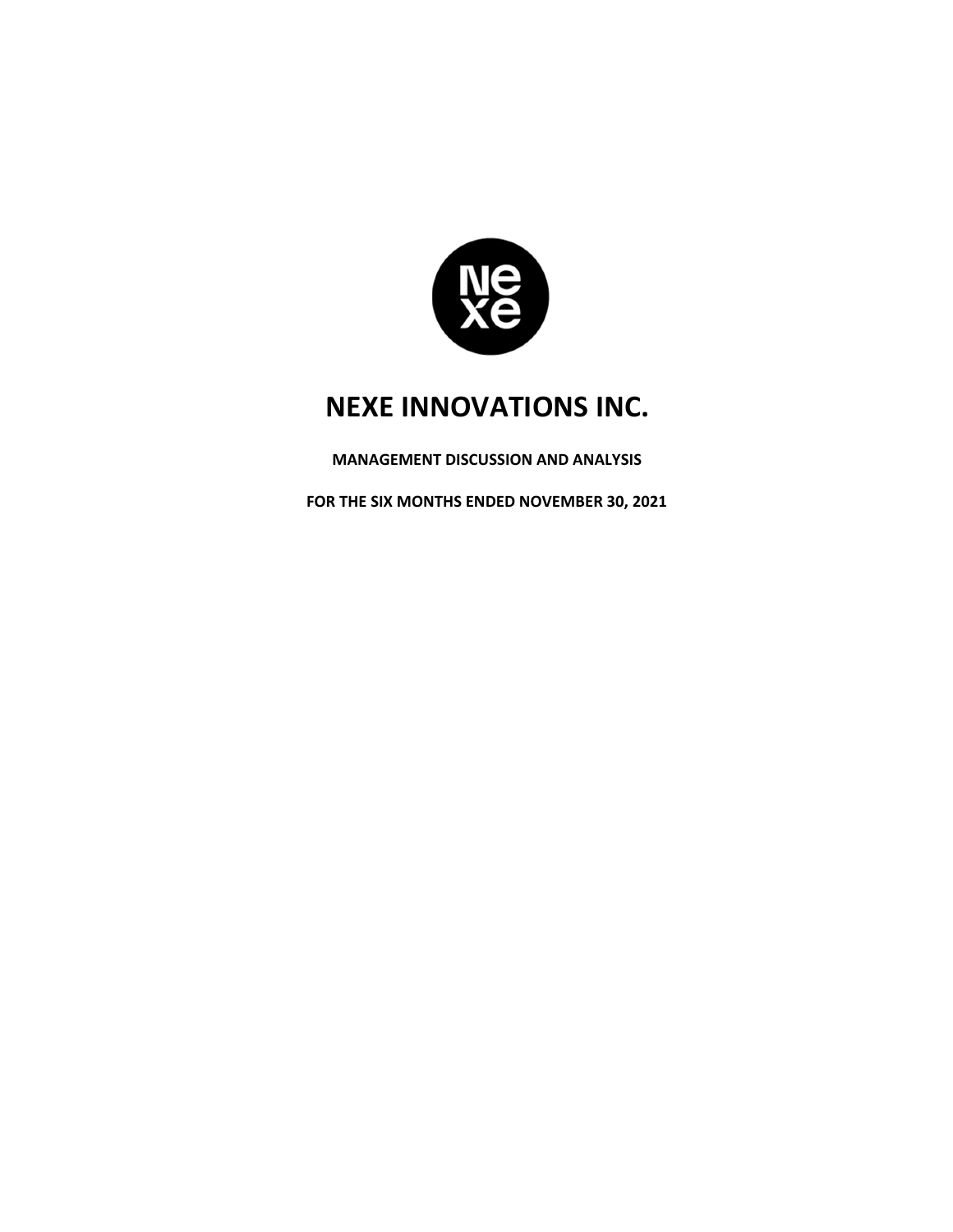# **TABLE OF CONTENTS**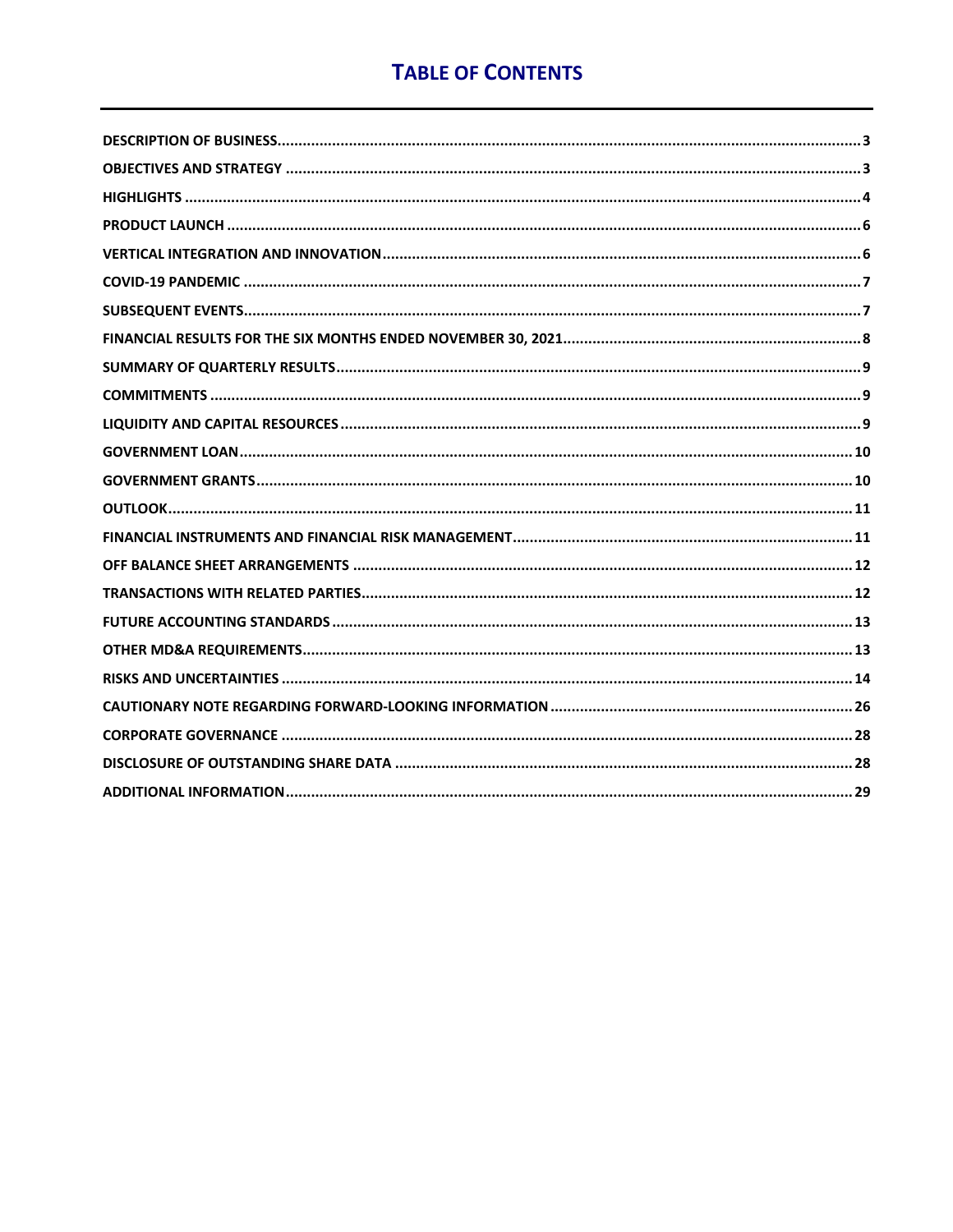Management Discussion and Analysis For the Six Months Ended November 30, 2021 (Expressed in Canadian Dollars)

This Management Discussion & Analysis ("MD&A") of NEXE Innovations Inc. and its subsidiaries (referred to as the "Company" or "NEXE") was prepared by management as of January 31, 2022 and was reviewed and approved by the Board of Directors of NEXE. The following discussion of performance, financial condition and future prospects should be read in conjunction with the condensed interim consolidated financial statements for the six months ended November 30, 2021 and the annual audited consolidated financial statements for the years ended May 31, 2021, and 2020, and the notes thereto (the "Financial Statements"), which have been prepared in accordance with International Financial Reporting Standards ("IFRS"), as issued by the International Accounting Standards Board ("IASB"). The information provided herein supplements but does not form part of the Financial Statements. This discussion covers the three-month period ended November 30, 2021, and the subsequent period up to the date of issue of this MD&A.

The Company has prepared this MD&A following the requirements of National Instrument 51-102 ("NI-51-102"). These statements are filed with the relevant regulatory authorities in Canada. All currency amounts are expressed in Canadian dollars, unless otherwise noted.

# **DESCRIPTION OF BUSINESS**

The Company has developed both Keurig® and Nespresso® machine-compatible single-serve pods made from plant-based materials, making them fully compostable. At the Company's head office facility in Surrey, British Columbia, the Company uses proprietary processes to significantly decrease supply chain risk and increase quality control. The Company, with its sophisticated capsule manufacturing capabilities, is one of the only solutions providers in the single-serve space that work with plant-based polymers. The advanced CNC ("Computer Numerical Control") machines enable the Company to design and build rapid prototypes in-house. This in-house testing process contributes to the Company's ability to develop innovative single-serve packaging in multiple formats.

The Company will continue to commercialize the NEXE Pod in Keurig® and Nespresso® format capsules and intends to develop the NEXE brand as the standard in fully compostable packaging. Ultimately, the Company aspires to be a leading partner to major consumer packaging companies ("CPG", Consumer Packaged Goods) and provide compostable solutions for a variety of beverages, including coffee, tea, and others.

# **OBJECTIVES AND STRATEGY**

NEXE is placing the planet first. The Company's mission is to eliminate petroleum-based plastics from the planet by innovating and manufacturing 100% plant-based materials that can be returned to the soil after use. With proprietary in-house equipment and processes, the Company designs, manufactures, and commercializes fully compostable, plant-based materials for everyday consumer products including, but not limited, to single-serve coffee pods compatible with Keurig® and Nespresso® Machines. The Company has developed one of the only patented, fully compostable, plant-based, single-serve coffee pods for use in leading single-serve coffee machines. The proprietary NEXE pod is designed to reduce the significant environmental impact caused by single-serve pods – over 50 billion of which are discarded every year. Hundreds of municipalities in the European Union, Canada, and the United States are moving in the direction of introducing comprehensive compost systems, making the NEXE Pod a viable alternative to the typical plastic coffee capsules currently available in the marketplace.

For the past five years, the Company's research and development ("R&D") with its engineering teams and scientific partners have been hard at work figuring out how to make plant-based material scalable for high-speed manufacturing. Today, the Company's state-of-the-art facility positions NEXE to go above and beyond as it transforms wasteful consumer practices into powerful change and innovation. With over \$60 million raised to date from equity and government funding and over six years of R&D, NEXE is well-positioned at the forefront of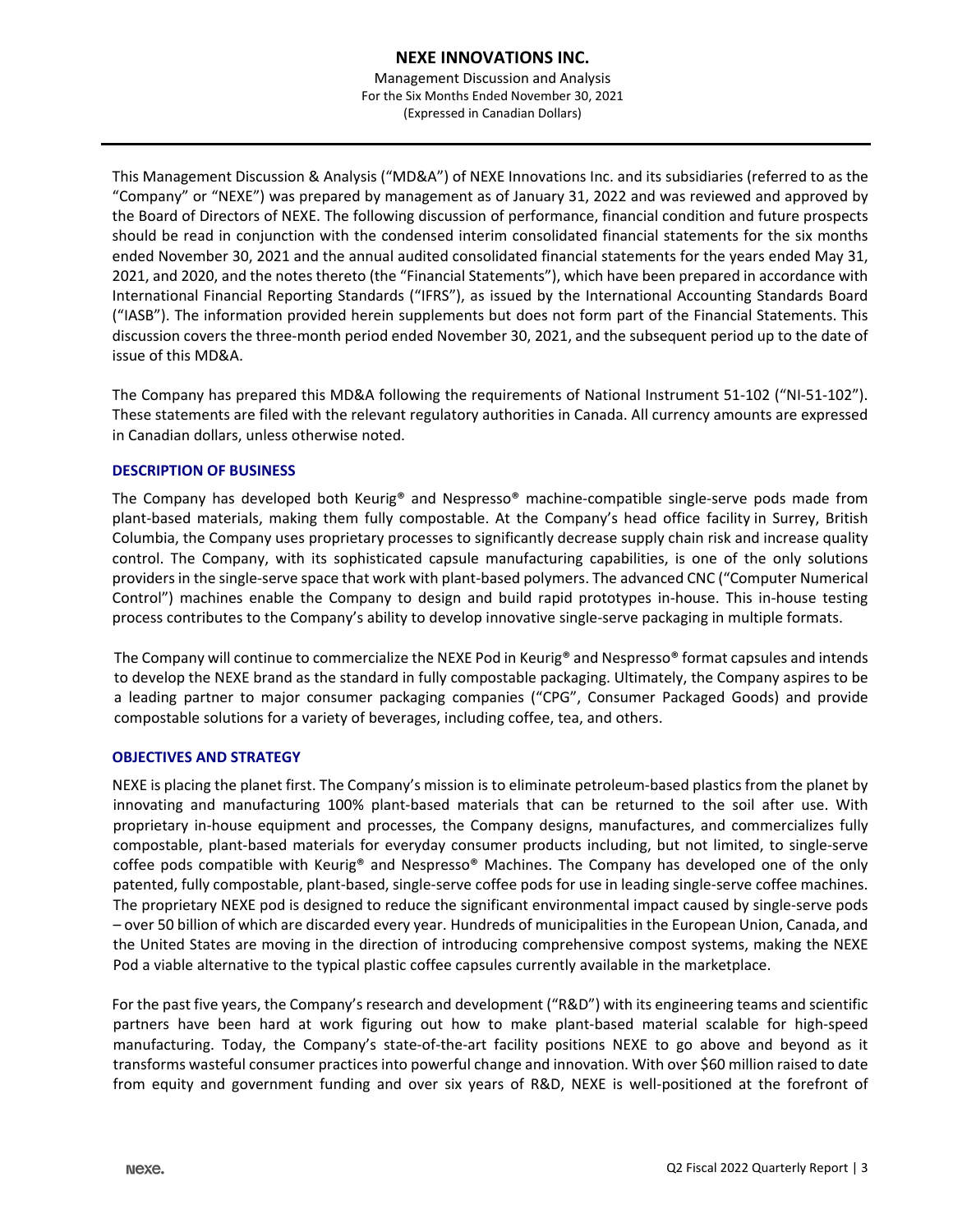advanced material manufacturing and automation to meet the growing demand for environmentally friendly and sustainable products in the single-serve coffee sector and beyond.

# **HIGHLIGHTS**

An update of the Company's operational highlights since its go-public transaction on December 18, 2020, including the close of a \$34.5 million bought-deal financing follows:

# *Financial*

- As at end of November 30, 2021, NEXE had working capital of \$44.8 million, including cash and cash equivalents of \$5.3 million. Short term and long term GIC investments of \$35.9 million
- Received support and validation from the federal and provincial governments in the form of grants and awards including \$1 million from Innovative Solutions Canada and \$300K from Innovate BC.
- Received eligibility for trading with the U.S. Depository Trust Company.

# *Sales and Product*

- Launched NEXE's proprietary, fully compostable Keurig® Brewing System compatible pods via the Company's in-house brand XOMA Superfoods. The product is being market tested with five popular SKUs including Turmeric, Matcha, Cocoa Keto, MCT, and Keto Coffee. Through our offering online at XOMAsuperfoods.com as well as focus groups, the Company was able to collect data on usability and functionality to improve the technology and recipe development to provide a premium product in an environmentally friendly solution. With most market testing activities now complete, XOMA has launched into local retail chains including London Drugs (January 2022) and is available on e-commerce platforms such as Amazon (June 2021) and Walmart.ca (January 2022). We are actively in discussions with several brokers and distributors to expand our sales channels into other North American retail chains
- In July 2021, the company launched its proprietary, fully compostable pods for use with Nespresso® Original coffee machines. Currently, the company continues market testing activities including focus groups to launch additional sku's as well as get feedback to improve extraction capabilities in our compostable pods. To date, the company has received positive feedback from customers, at trade shows, as well as potential partners looking to launch their product in our technology. NEXE's premium espresso pods for Nespresso® Original coffee machines have placed the Company in a strong position to gain greater market share in the single-serve beverage space. NEXE's espresso pods are currently available online at nexecoffee.com.
- In November 2021, NEXE launched its highly-anticipated Keurig<sup>®</sup> compatible coffee line in its fully compostable pods. The launch of this Keurig® compatible coffee capsule was the main objective of NEXE in its efforts to disrupt the single serve coffee industry with sustainable alternatives. The unique proprietary design of the pod and filter enables NEXE to fill each pod with more coffee and results in best-in-class extraction when compared to other leading coffee brands. The Keurig® compatible pods are currently sold online at nexecoffee.com. Market testing activities thus far have provided better than expected feedback from customers as well as potential partners evaluating a launch in our proprietary capsule. The Company is actively working to expand its online presence through other large ecommerce platforms and anticipates having its sustainable retail-ready packaging for a North American retail launch in Q2 2022.
- NEXE engaged Crew Marketing for Patented Compostable Coffee Launch.
- Partnered with IdeoClick for Amazon launch and engagement.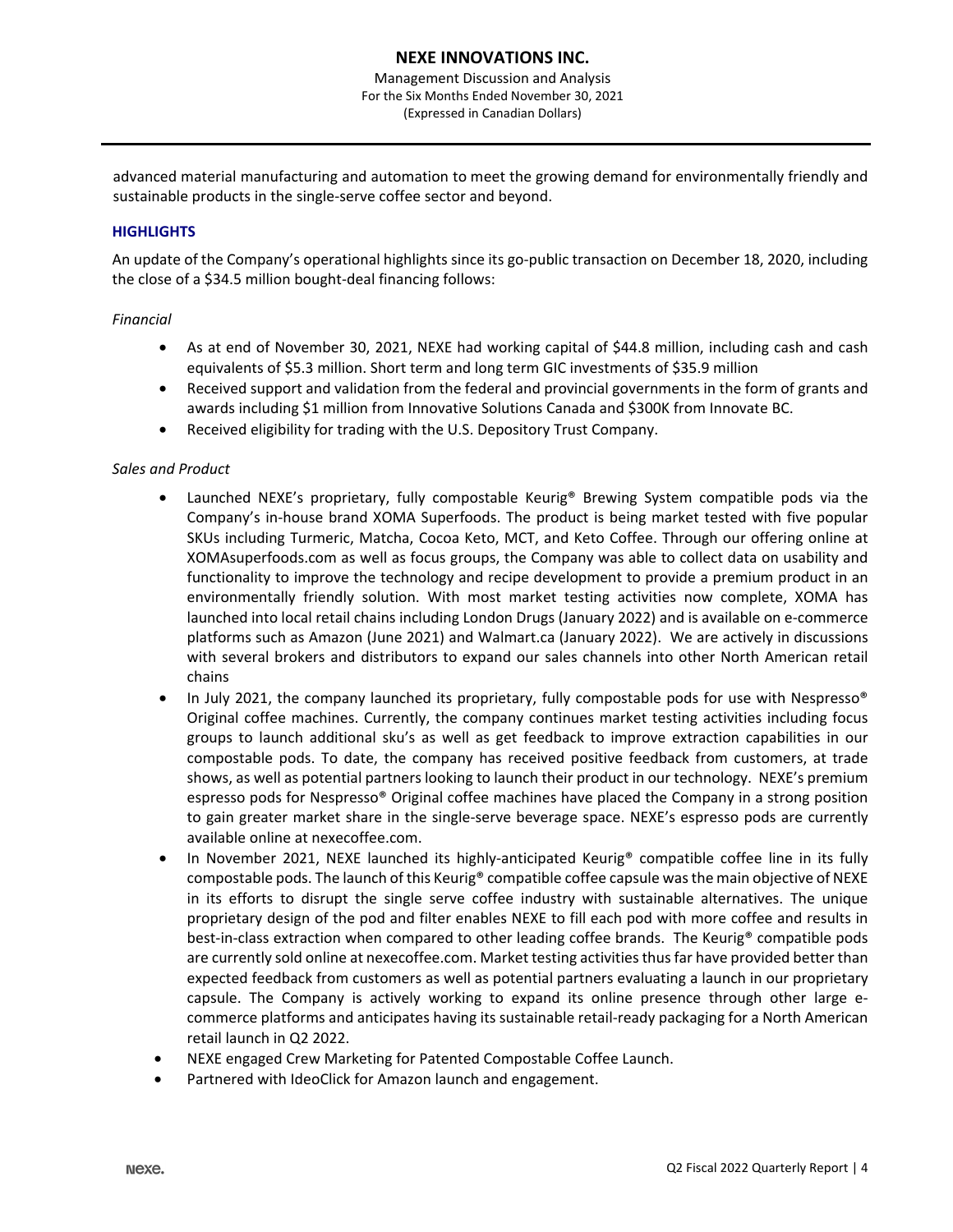# *Operational*

- Investment in proprietary equipment allows NEXE to rapidly develop new packaging concepts.
- NEXE has filed 8 Utility Patent Applications in both the U.S. and PCT (Patent Cooperation Treaty) and 16 additional Provisional Patent Applications.
- Took delivery of key equipment for the commercialization of fully compostable pods for both the Keurig® style and Nespresso®® style pods.
- Continue to develop infrastructure for full in-house vertical integration and a "Made in North America" manufacturing strategy within the expanded footprint in Surrey, BC.
- Added several key team members with strong CPG backgrounds.

### *Product Marketing and Distribution*

The Company is focused on increasing its online success by growing its direct-to-consumer sales through popular eCommerce platforms. Following the positive feedback received thus far, the Company has plans to offer its NEXE Coffee through retail/e-retail channels across North America.

NEXE is heavily focused on building a strong marketing foundation prior to launching NEXE Coffee in Keurig®-style pods in the U.S. and Canadian retail markets. The strategy will leverage brand partnerships, user-generated content, trade, and consumer shows, and other proven strategies to drive retail success. The distribution strategy consists of a two-phased launch into natural/specialty retail, as well as conventional retail and e-retail channels.

# *Manufacturing and Operational*

The Company has allocated the necessary capital to bring its equipment needs in-house with the objective of providing it with full control over the design, manufacture, timelines, and operational functions of NEXE's growing pod product lineup. These moves will accelerate ongoing R&D initiatives and reduce operational costs such as shipping, while eliminating bottlenecks related to delivery time.

Each scaled manufacturing line will be designed to add a capacity of approximately 50 million pods per year. NEXE is in active discussions with some of its partners to order multiple production lines for both the Keurig® and Nespresso® Original formats. Further updates will be provided as key pieces of equipment are tested and commissioned at site.

Despite global supply chain disruptions affecting a multitude of industries, NEXE is confident that its partners can deliver on time and on budget to secure long-lead items required for these machines. Bringing manufacturing inhouse is a key strategic move that will help NEXE avoid challenges associated with global supply chain disruptions.

#### *Intellectual Property*

This vertical integration strategy is designed to protect NEXE's expanding intellectual property ("IP") portfolio. Since December 18, 2020, the Company has filed 8 Utility Patent Applications in both the U.S. and PCT and 16 additional Provisional Patent Applications. As NEXE expands the number of products under development beyond single-serve pods, the Company will also look to commercialize these additional products with best-of-breed partners that have the expertise, distribution, and sales channels to quickly enter each market. In this situation, NEXE will establish ongoing licensing and royalty revenue streams to monetize its IP.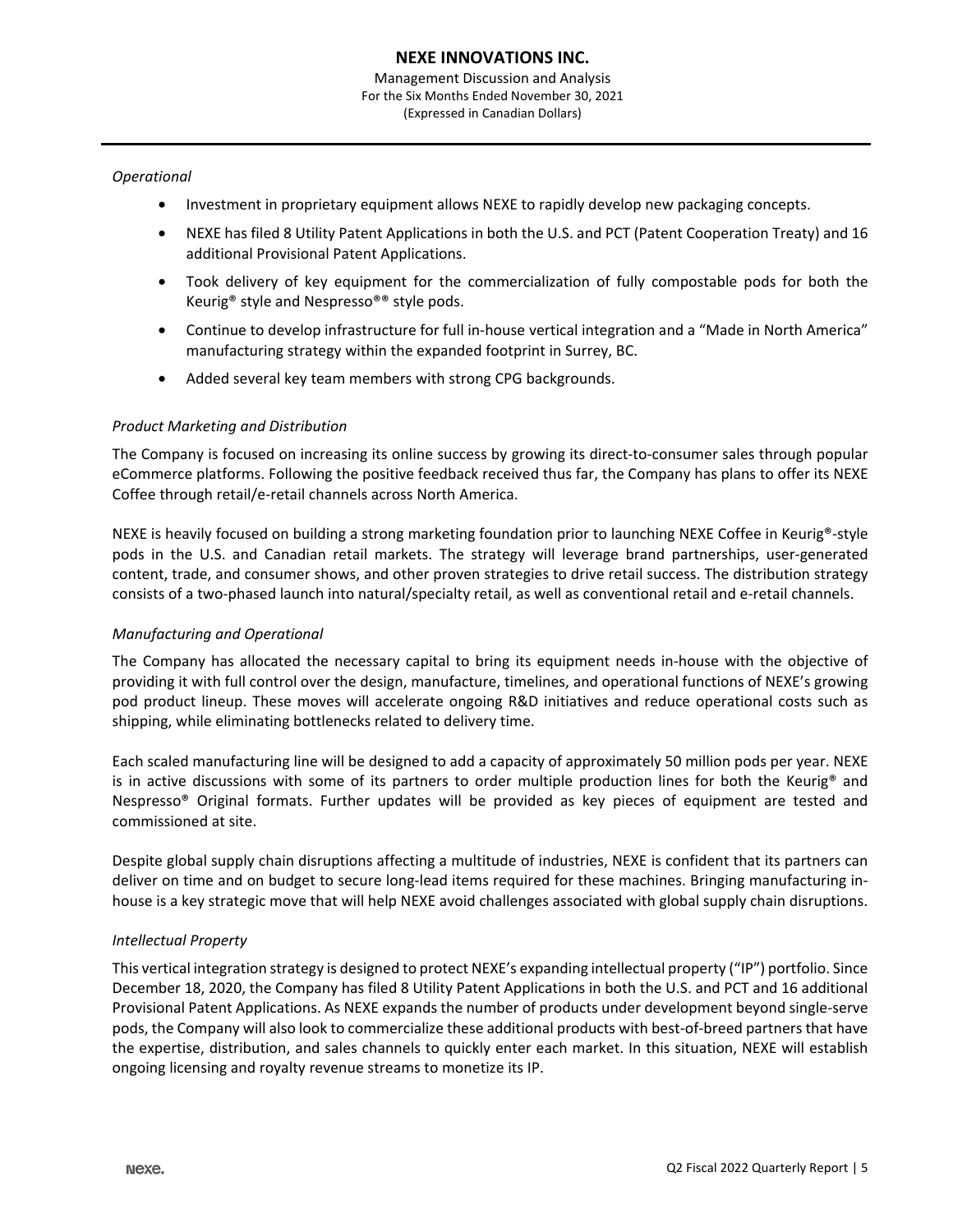### **PRODUCT LAUNCH**

On October 8, 2021, the Company expanded its premium espresso pods lineup with its second and third premium espresso blends for Nespresso® Original coffee machines. The flavourful medium roast espresso brings together high-grade, certified organic beans, roasted in small batches. The Company sources sustainably grown beans from women-led cooperatives in Sumatra as well as with community producers in Peru and Ethiopia. Our third blend, a single origin French Roast espresso is grown in the rugged mountain jungles of Sumatra. This french roast has a clean, juicy body, with hints of lemon-lime, cacao, pipe tobacco, light ginger, and a long finish. The certified organic beans are cultivated, harvested, hand sorted and wet hulled by a women-led cooperative. Currently, this offering is available at nexecoffee.com and we are working to add this to larger e-commerce platforms as we conclude market testing activities.

On October 14, 2021, the Company announced the addition of three new functional beverages to its XOMA Superfoods line. XOMA Keto Cocoa is a rich, dark, and luscious keto hot chocolate made with quality fats from organic cocoa powder, vegan cocoa butter, and chocolate MCT powder. XOMA Keto Cocoa delivers the great taste and the health benefits of cocoa while being a great addition to a ketogenic diet. XOMA Matcha is made from finely-ground, shade-grown Japanese green tea leaves and packed with antioxidants. XOMA Matcha features a rich umami flavour that can help to decrease stress and increase alertness. XOMA Turmeric Latte is a dairy-free, thick, yellow, and spicy traditional health food drink containing curcumin, ginger, cinnamon, and other powerful ingredients. Following a successful market testing period, the Company has initiated its retail strategy for XOMA and is in discussions with several retailers and distributors across North America. Recently, XOMA has gone live at London Drugs as well as Walmart.ca.

On November 1, 2021, the Company launched NEXE Coffee's first products to be sold in its patented NEXE Pods, which are compatible with Keurig® single serve brewing systems. All NEXE Coffee products are packaged exclusively in the Company's proprietary, single-serve, fully-compostable, plant-based NEXE pods. The unique design of the pod and filter enables NEXE to fill each pod with more coffee and results in increased extraction when compared to other leading coffee brands, producing a superior taste profile every brew.

The NEXE Pod is made from plant-based materials and is the result of over six years of research and development. It breaks down in as few as 35 days in a municipal composting facility, about the time it takes for an apple core to decompose.

Grown in the mountains of Peru, the Company's blends use100% certified organic beans that are roasted to perfection for a rich and balanced flavor, with hints of brown sugar, lime, and an apple finish. The Nexe Coffee selection is available in three different roasts including, Medium Roast, Medium-Dark Roast and Dark Roast. Currently, NEXE coffee is available at nexecoffee.com as well as ecscoffee.com. NEXE is working towards adding its coffee offerings to other large e-commerce platforms and is awaiting its sustainable packaging for its retail launch into North America for Q2 2022.

# **VERTICAL INTEGRATION AND INNOVATION**

On January 20, 2021, the Company announced the expansion of its research, development, and manufacturing facility in Surrey, B.C., by leasing an adjacent bay and adding 10,000 sq. ft. increasing total manufacturing square footage to approximately 20,000 sq. ft. The expansion was a strategic business decision to enhance vertical integration in its supply chain, to increase product margins, protect intellectual property and mitigate supply chain risk. The expansion allowed for increased space for manufacturing equipment, laboratories, offices, and the factory floor. Using proven technologies developed by the Company in collaboration with leading experts in plant-based materials, the Company can bring key manufacturing processes to commercial scale in-house. By mitigating supply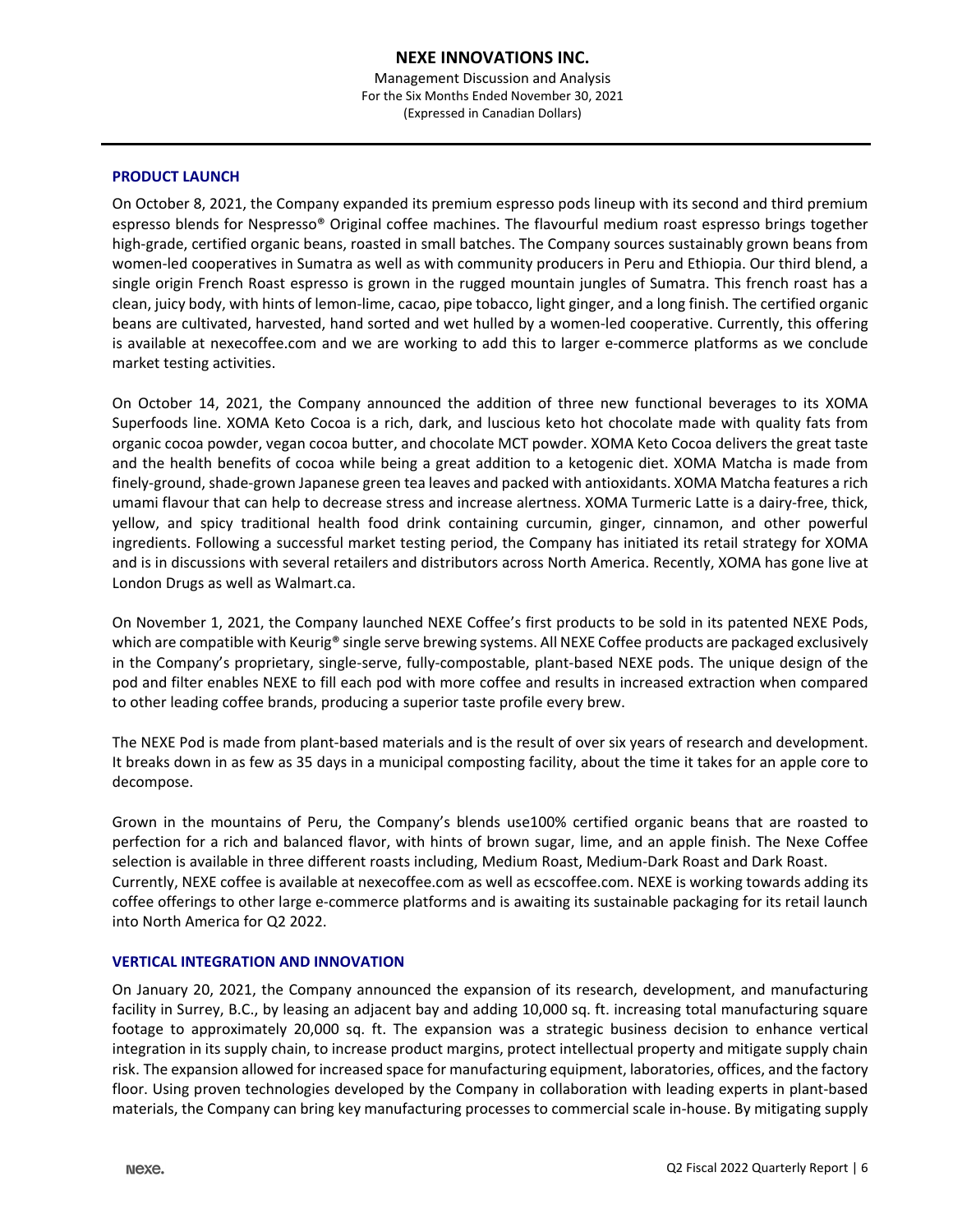Management Discussion and Analysis For the Six Months Ended November 30, 2021 (Expressed in Canadian Dollars)

chain vulnerabilities and by increasing vertical integration in production, the Company can reduce or eliminate many uncertainties in production as it scales up. By upgrading plant operations to produce plant-based resins and parts in-house using proven technology, NEXE will have greater control over product development and quality from conception to manufacturing. NEXE continues to make significant strides as it has received key equipment required to compound its polymers to fill, reinforce and improve the production of our polymer blends for our coffee pods as well as other product innovation it intends to pursue in the long-term.

# **COVID-19 PANDEMIC**

On March 11, 2020, the World Health Organization declared COVID-19 a global pandemic. This contagious disease outbreak and any related adverse public health developments, has already adversely affected workforces, economies, and financial markets globally, leading to an economic downturn. The Company has established key guidelines and procedures related to security and access controls, health screening, isolation and quarantine, and facility infrastructure, maintenance, and cleaning, to ensure that its workplace practices are in line with local government recommendations and requirements, as well as compliant with the appropriate standards of safety, health, wellness and required workplace readiness. The Company continues to monitor key suppliers to prevent service disruptions or significant impacts in the delivery of services or goods from its suppliers.

As a result of the pandemic, the Company has experienced supply chain disruptions, particularly with machinery, human resource constraints, deterioration of consumer demand and market volatility. Although global market conditions may have affected market conditions and consumer spending patterns, the Company remains well placed to grow revenues through product innovations. The Company has reviewed its exposure from other emerging business risks but has not identified any other risks that could significantly impact the estimates used in the determination of plant and equipment, lease liability, and intangible assets that may have a significant impact on the Company's financial performance.

# **SUBSEQUENT EVENTS**

Subsequent to November 30, 2021, a total of 4,834,499 warrants expired unexercised (248,574 @ \$0.80; 2,915,064 @ \$1.00; 1,670,861 @ \$1.10) and 2,680 warrants were exercised @ \$0.80)

On December 15, 2021, the company announced it had completed its Site Acceptance Test ("SAT") for its highspeed assembly, filter forming and dosing automation equipment at its site in Surrey, BC. This is the first of two custom machines that were ordered by NEXE in February 2020, pre-pandemic. A Site Acceptance Test (SAT) is conducted after the Factory Acceptance Test ("FAT") has taken place and the system has been delivered and installed at site. The SAT was successfully conducted by both our operations team and our European partners.

This high-speed automation was designed and engineered based on NEXE's proprietary specifications for the Company's Keurig®-compatible NEXE Pod. As standard automation in the space was not sufficient to assemble our compostable polymers, most of the proprietary processes were pioneered by NEXE (and its partners). The Company expects to complete a FAT for the second proprietary high-speed assembly, filter forming and dosing machine for Keurig® compatible pods in Q1 2022. These custom lines are the key pieces (along with other auxiliary equipment) required to build our production capacity to over 100 million annual Keurig® compatible pods.

On January 25, 2022, the Company completed the purchase agreement of a 54,000 square foot building in Windsor-Essex, Ontario by way of a payment to KSV Restructuring Inc., in its capacity as court-appointed receiver of JD Norman Canada, ULC, in the amount of \$4,350,000.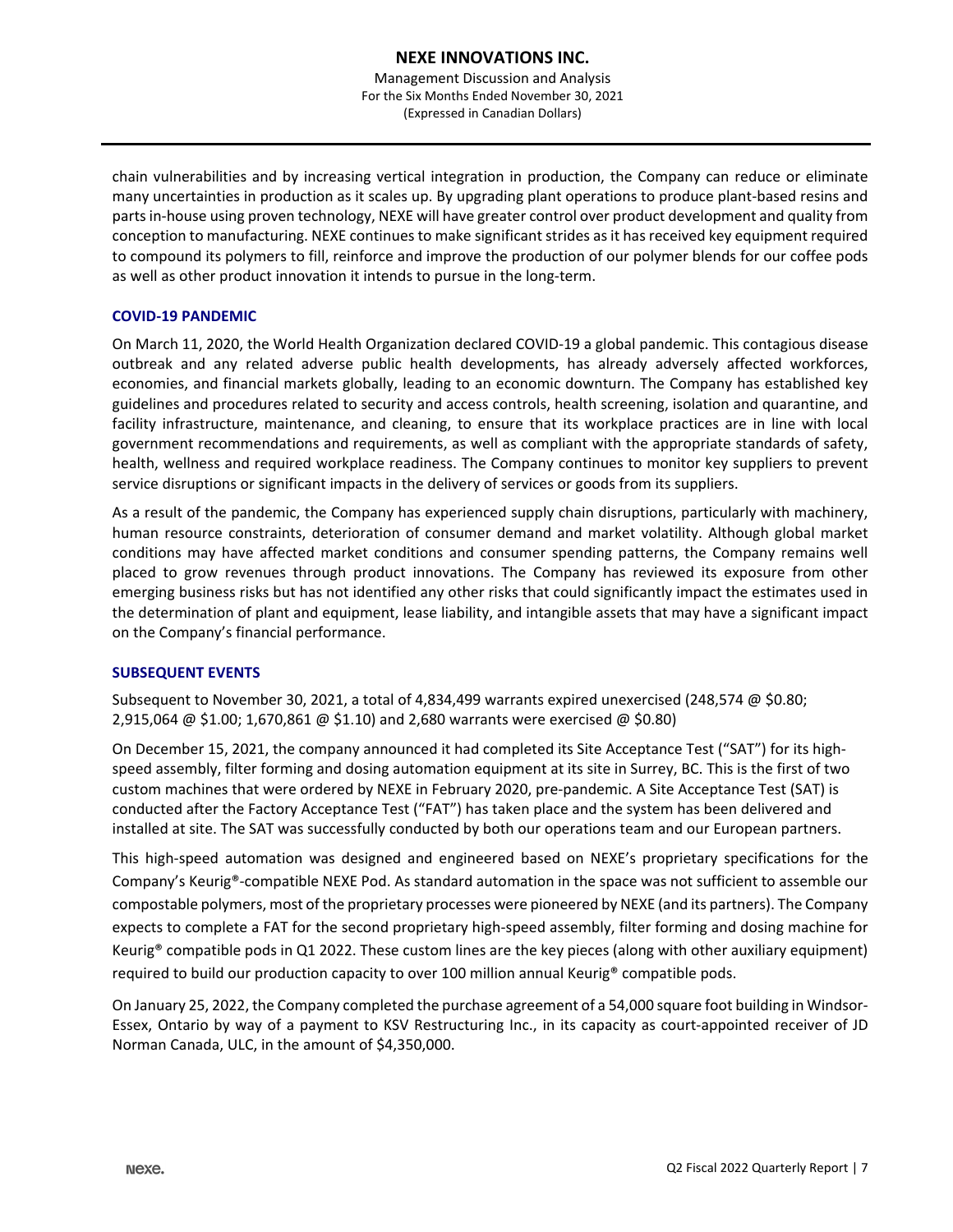### **RESULTS OF OPERATIONS**

### **FINANCIAL RESULTS FOR THE SIX MONTHS ENDED NOVEMBER 30, 2021**

For the Six months ended November 30, 2021, the Company recorded a net loss of \$ 4,077,611, or \$0.04 per share, compared to a net loss of \$1,864,215, or \$0.10 per share, for the six months ended November 30, 2020. The increase was a result of the following:

- Administrative expenses increased to \$444,445 (2020 \$89,278) primarily due to recruiting fees regarding senior management; office supplies; general repairs and maintenance; warehouse and lab supplies; insurance and utilities.
- Advertising and product marketing increased to \$545,857 (2020 \$208,815) predominantly due to advertising, lead development, and ad programming
- Advisory fees decreased to \$4,662 (2020 \$146,508) due to the reduction of financial advisory work pertaining to capital market activities.
- Consulting fees increased to \$391,898 (2020 \$34,807) primarily due to business strategy, corporate development, revenue consulting, accounting, and regulatory filing services.
- Depreciation increased to \$263,067 (2020 \$92,585) due to additional equipment purchased.
- The Company recorded a non-cash interest expense of \$149,745 (2020 \$192,395) related to the accretion of interest associated with the interest free Government loan from the Western Innovation program.
- Management fees decreased to \$161,500 (2020 \$526,524) regarding employment and consulting agreement commitments that pertained to certain executives of the Company.
- Marketing and investor relations increased to \$97,949 (2020 \$96,175) regarding increased activities with brokerage firms, institutions, and retail, in an effort to develop and support the business.
- Professional fees increased to \$507,898 (2020 \$123,347) primarily due to IP legal work; fees to the Company's auditor regarding the review of the Q2 2022 Financial Statements; and legal fees regarding breach of contract cases and general corporate matters.
- Research and development expenses increased to \$357,228 (2020 \$47,387) due to the development and testing of new products.
- Salaries and benefits increased to \$790,580 (2020 \$112,192) with the hiring of additional staff, such as engineers, manufacturing, lab, accounting, administrative, and management personnel to grow the business.
- A non-cash share-based compensation expense of \$295,927 (2020 \$165,229) was recorded for stock options granted to directors, officers, employees, and advisors.
- \$32,287 (2020 \$nil) of transfer agent and filing fees were recorded due to ongoing regulatory compliance costs regarding the Company being public.
- Travel and promotion expenses increased to \$71,971 (2020 \$29,042) primarily due to travel regarding the inspection of new equipment prior to delivery to the Company's head office location.
- The Company recorded increased interest income of \$62,768 (2020 \$91).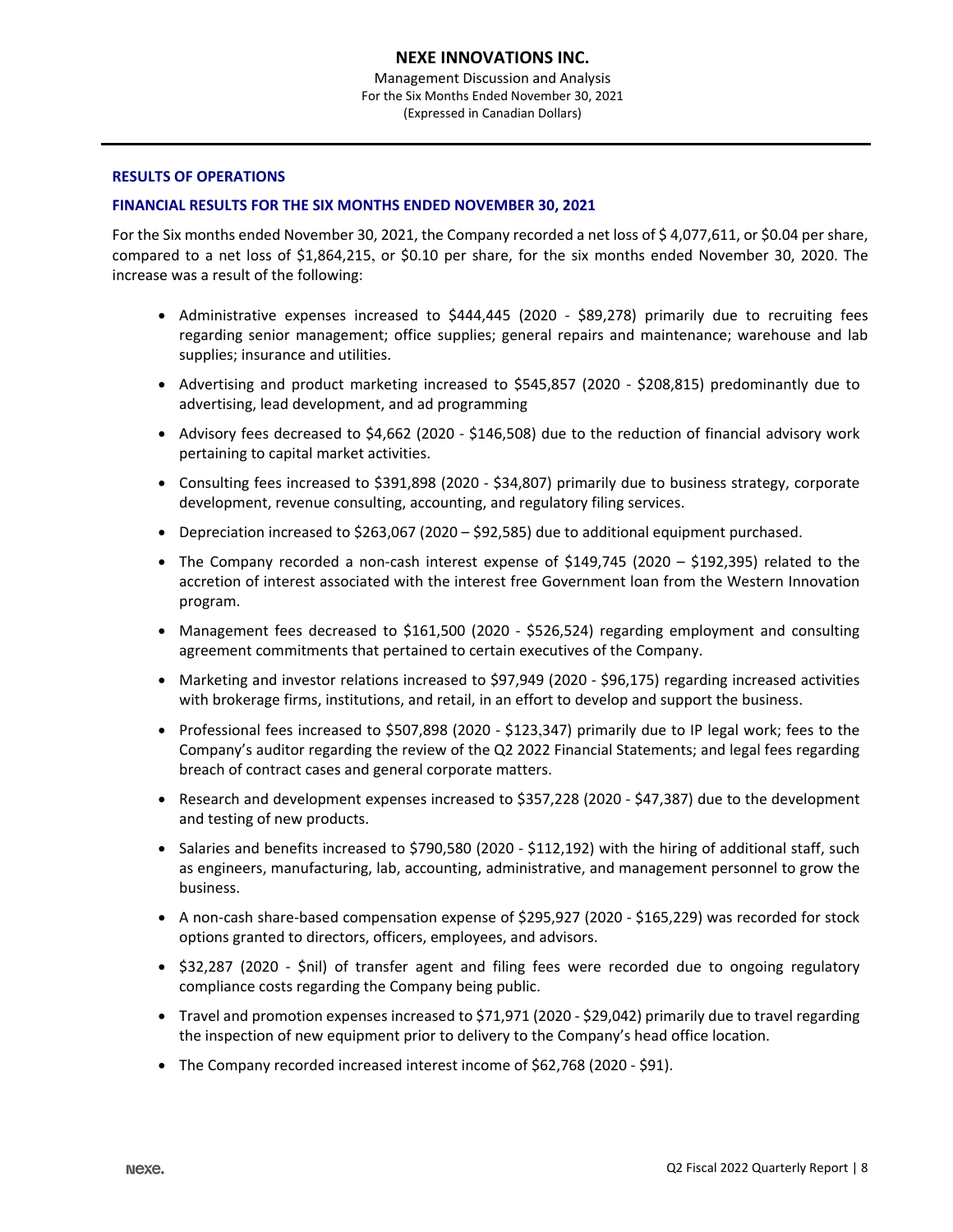Management Discussion and Analysis For the Six Months Ended November 30, 2021 (Expressed in Canadian Dollars)

#### **SUMMARY OF QUARTERLY RESULTS**

The following is a summary of the Company's financial results for the eight most recently completed quarters:

|                                | <b>Three</b><br><b>Months</b><br><b>Ended Nov.</b><br>30,<br>2021 | <b>Three</b><br><b>Months</b><br><b>Ended Aug.</b><br>31,<br>2021 | <b>Three</b><br><b>Months</b><br><b>Ended May</b><br>31,<br>2021<br>$5^{(1)}$ | <b>Three</b><br><b>Months</b><br><b>Ended Feb.</b><br>28,<br>2021<br>5(2) | <b>Three</b><br><b>Months</b><br><b>Ended Nov.</b><br>30,<br>2020 | <b>Three</b><br><b>Months</b><br><b>Ended Aug.</b><br>31<br>2020 | <b>Three</b><br><b>Months</b><br><b>Ended May</b><br>31,<br>2020 | <b>Three</b><br><b>Months</b><br><b>Ended Feb.</b><br>29,<br>2020 |
|--------------------------------|-------------------------------------------------------------------|-------------------------------------------------------------------|-------------------------------------------------------------------------------|---------------------------------------------------------------------------|-------------------------------------------------------------------|------------------------------------------------------------------|------------------------------------------------------------------|-------------------------------------------------------------------|
| Revenue                        |                                                                   |                                                                   |                                                                               |                                                                           |                                                                   |                                                                  |                                                                  |                                                                   |
| Net loss                       | (2,060,656)                                                       | (2,016,955)                                                       | (8,948,761)                                                                   | (6,366,013)                                                               | (1,080,912)                                                       | (783, 303)                                                       | (735, 718)                                                       | (669,835)                                                         |
| <b>Basic loss</b><br>per share | (0.02)                                                            | (0.02)                                                            | (0.19)                                                                        | (0.10)                                                                    | (0.06)                                                            | (0.04)                                                           | (0.04)                                                           | (0.04)                                                            |

(1) Included was the impairment of intangibles, plant and equipment that totaled \$2,121,192; fair value of \$1,852,500 regarding 3,250,000 performance warrants that were issued; write-off of common shares valued at \$418,000; share-based compensation of \$412,802.

(2) Included was a listing expense of \$2,614,701 regarding the Whatcom Capital Corp. RTO transaction; the Company increased its use of consultants for business and corporate development and incurred advisory and consulting fees of \$1,468,828; pursued a market awareness program to introduce future products and incurred increased advertising and media activities totaling \$1,345,906.

### **COMMITMENTS**

#### **Equipment Procurement**

The Company has committed to procuring manufacturing and production equipment that totaled €6,902,690, US\$3,104,385, and \$1,765,194, respectively, of which payments of €2,138,076, US\$638,855, and \$457,211, respectively, were made, with the remaining balances owed of €4,764,614, US\$2,465,530, and \$1,307,983, respectively, totaling approximately \$11.3 million as at November 30, 2021. Some equipment was delivered in calendar Q4 2021 and the remaining equipment is expected to be delivered in the next 24 months. The bulk of the equipment (coffee capsule dosing and sealing machines) is from a European manufacturer and the Company is working towards an exclusive agreement for long-lead equipment with expected delivery over the next 24 months.

Subsequent to November 30, 2021, the Company committed to purchasing a base packaging machine and dosing system for US\$334,260, 135-ton Advantage Cooling Tower system for US\$73,030, Advantage Sentra water temperature controllers for US\$50,400, Whisper loaders for US\$16,998, Ford explorer truck for \$63,718, and two forklifts for \$61,599. Subsequent to November 30, 2021, the Company made payments of US\$613,560 and \$63,718. As of January 27, 2022, the Company had a total outstanding balance of approximately \$10.8 million related to all of their commitments.

#### **Warehouse Space Lease Agreement**

The Company entered into an agreement for leased premises commencing February 1, 2021 and ending on February 28, 2026. Lease payments for the first month were \$11,476 and each subsequent monthly lease payment is \$13,125 for the remainder of the lease term.

#### **LIQUIDITY AND CAPITAL RESOURCES**

As of November 30, 2021 the Company had working capital of \$44,802,045 (May 31, 2021 - \$50,526,731) were short-term guaranteed investment certificates (GICs) \$35,717,501 of which \$33,012,778 matures in August 2022 and \$2,704,723 matures in October 2022.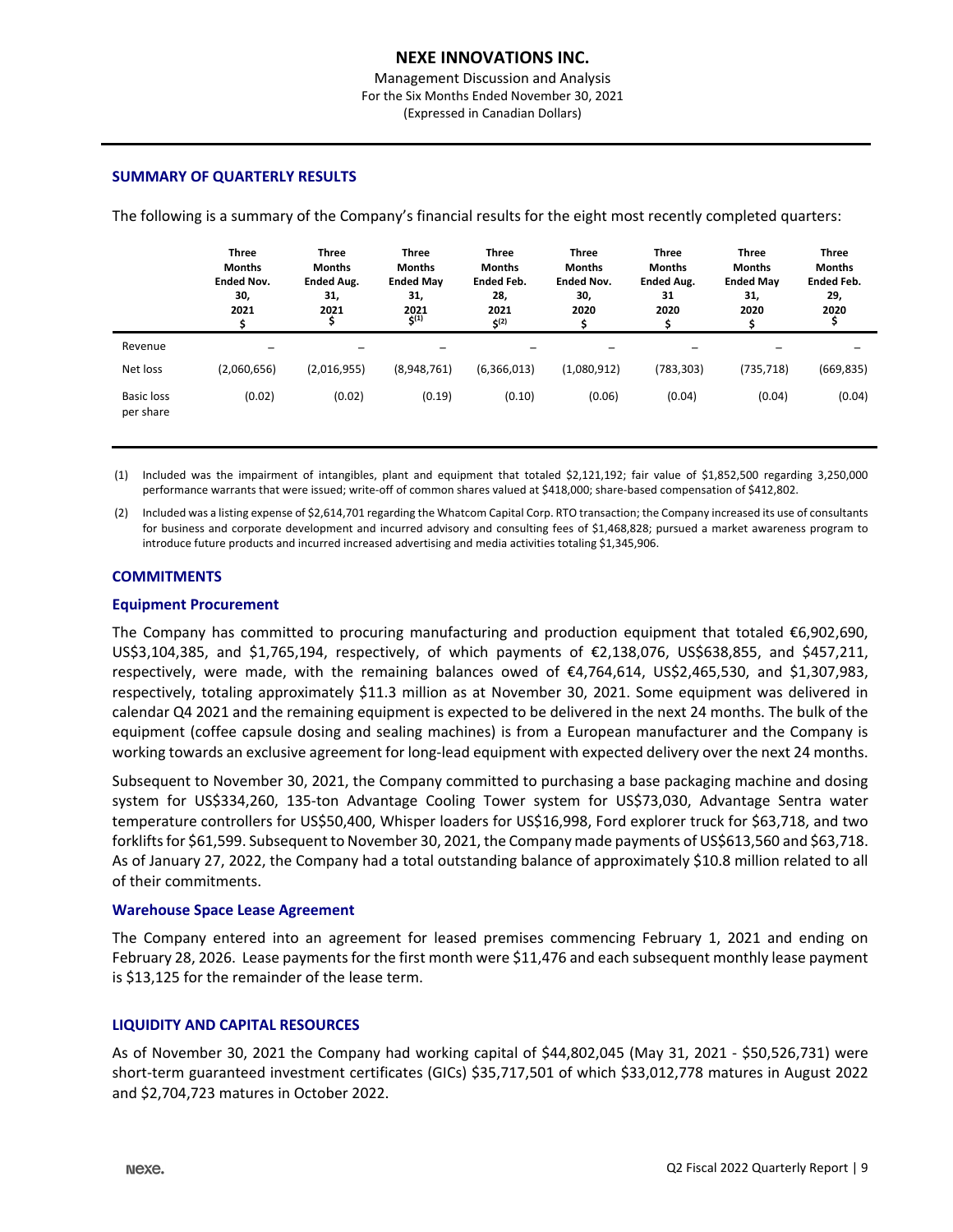Management Discussion and Analysis For the Six Months Ended November 30, 2021 (Expressed in Canadian Dollars)

The Company's ability to raise additional capital is subject to a number of factors, uncertainties and risks including market conditions that could make it difficult or impossible for the Company to raise necessary funds to meet its capital and operating requirements. If the Company is unable to obtain financing through commercial profitability or equity investments, it may consider other financing solutions including, but not limited to credit facilities or debenture issuances.

All cash is held with Schedule A banks either in deposit accounts or guaranteed investment certificates, and the Company has no joint ventures with any parties that may potentially create derivative or hedge risk.

# *OPERATING ACTIVITIES*

For the six months ended November 30, 2021, the Company's operating activities used cash of \$4,347,310 compared to cash used of \$1,563,397 for operating activities for the six months ended November 30, 2020.

### *FINANCING ACTIVITIES*

For the six months ended November 30, 2021, cash and cash equivalents used in financing activities of \$917,500, compared to cash and cash equivalents provided of \$2,095,686 for the six months ended November 30, 2020.

As at November 30, 2021, the Company had 96,837,694 issued and outstanding (May 31, 2021 - 96,628,674) common shares.

During the six months ended November 30, 2021, the Company issued 149,720 common shares from the exercise of warrants for proceeds of \$114,818 and 34,300 common shares from the exercise of options for proceeds of \$22,295. In addition, the Company issued 25,000 common shares at a deemed market price of \$1.02 to a former employee of the Company, who met a performance related milestone in accordance with an employment agreement as a Shares for Services transaction, as defined in the policies of the TSX Venture Exchange.

# *INVESTING ACTIVITIES*

For the six months ended November 30, 2021, cash and cash equivalents used by investing activities of \$39,893,214 compared to cash and cash equivalents used of \$354,076 for the six months ended November 30, 2020.

#### **GOVERNMENT LOAN**

The Company received \$2,500,000 of loans from Western Economic Diversification Canada and is required to make monthly repayments of \$41,667, that were to commence August 1, 2020, however, an extension for repayment was granted to January 1, 2021, and maturity was extended to December 1, 2025. The loan was considered as an interest free loan and the difference between the fair value of the loan and the principal was credited against plant and equipment.

#### **GOVERNMENT GRANTS**

On April 21, 2020, the Company signed an agreement with the Department of Natural Resources, Innovative Solutions Canada to commence a project to develop a fully compostable coffee pod that meets the required dimensions required for Nespresso® coffee makers using plant-based polymers and, or wood fibre composites, in return for the Company to receive a \$1,000,000 grant. Payments were made to the Company in four equal amounts of \$250,000 in each of June, September, October 2020, and January 2021.

 The Company is required to submit a detailed report to the Department of Natural Resources, Innovative Solutions Canada by May 31, 2022, outlining its activities and how they have contributed to the achievement of the objectives, benefits, and key performance measures of the project. Since the project continues to be a work-in-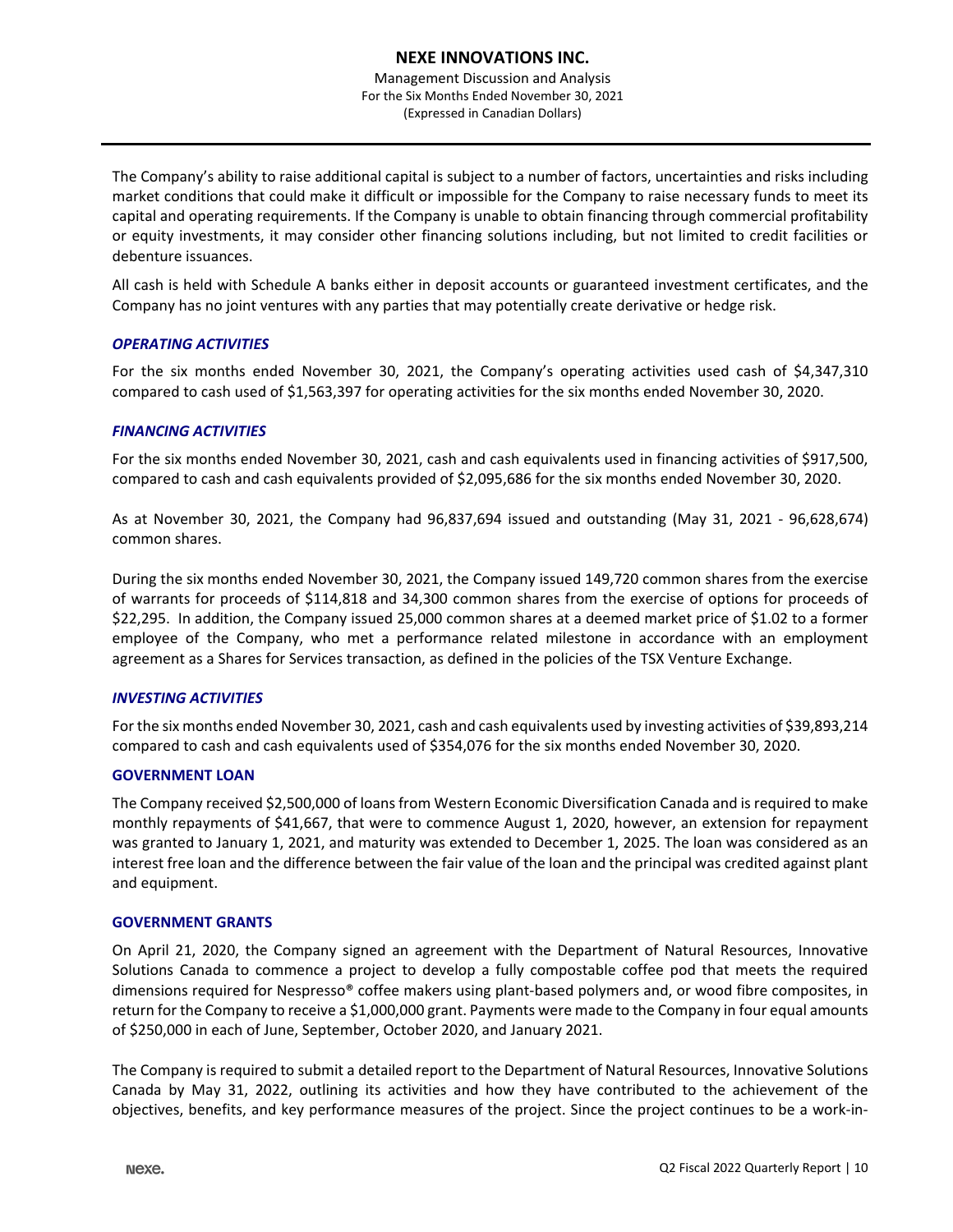progress, the Company has recorded a deferred liability of \$1,000,000 in the statements of financial position.

# **OUTLOOK**

The Company's primary focus is to commercialize the manufacturing facility to eventual capacity as it continues to receive the various important integrated pieces of equipment and supply chain. To streamline and scale production, the Company is working with various equipment manufacturers, globally, that not only help the Company reach scale but also to help develop the proprietary elements that increase the Company's intellectual property portfolio. Furthermore, as the organization continues to face the logistical bottlenecks brought on by COVID-19, the Company is also assessing more localized solutions as part of the manufacturing process to further expedite capacity buildout and build improved vertical integration as part of the process. Increased vertical integration means that the Company will be less reliant on third parties for manufacturing and that we are better able to handle the various components of the manufacturing process in-house.

As part of the Company's public and secondary offerings in the past two quarters, it intends to use this capital to commercialize and scale the XOMA Superfoods line as well as its coffee offerings for both the Nespresso® and Keurig® brewing systems within fiscal 2022 by adding new SKUs for each as the Company expands capacity. The Company will be doing so by bringing on experienced team members who have expertise in operations, manufacturing, sales and marketing, and product development. In light of the recent and ongoing COVID-19 pandemic, the Company has decided to launch its own product lines as part of a direct to consumer offering. The Company intends to generate sales in fiscal 2022 through its own proprietary direct to consumer sites as well as through third party established sites, such as Amazon.com and Amazon.ca. Although the Company has taken the initiative to sell primarily and directly online, it is in ongoing discussions with various well-established retailers and coffee co-packers and roasters to get onto "brick and mortar" retailer shelves as key equipment for capacity arrives through the fiscal year. (Discussion of increased capacity due to Tecmes (subsequent event) arriving. Note the LD and Walmart agreements and B2B sales to ECS)

The Company's marketing and distribution strategy entails channel specific campaigns to boost trial and brand loyalty, launch consumer marketing promotion with well-established online platforms, and develop a strong social media presence. The Company intends to utilize digital advertising, including online videos and ads to educate its audience on compostability, Nexe Coffee and Xoma product offerings, compostability, and how the proprietary technology sets us apart in the single serve marketplace. As the Company begins to focus on in-store sales, it will concentrate on growing its trade and consumer show presence, geo-targeted brand awareness strategy, and point of sale positioning to better display and sell its pods within the retailers.

#### **FINANCIAL INSTRUMENTS AND FINANCIAL RISK MANAGEMENT**

The Company's financial instruments include cash and cash equivalents, receivables, deposits, trade payables, accrued liabilities and a loan payable. The carrying values of these financial instruments approximate their fair values with the exception of loan payable due to their relatively short periods to maturity.

The Company's risk management policies are established to identify and analyze the risks faced by the Company, to set appropriate risk limits and controls, and to monitor risks and adherence to market conditions and the Company's activities. The Company has exposure to credit risk, liquidity risk and market risk as a result of its use of financial instruments.

This note presents information about the Company's exposure to each of the above risks and the Company's objectives, policies, and processes for measuring and managing these risks. Further quantitative disclosures are included throughout these Financial Statements. The Board of Directors has overall responsibility for the establishment and oversight of the Company's risk management framework. The Board has implemented and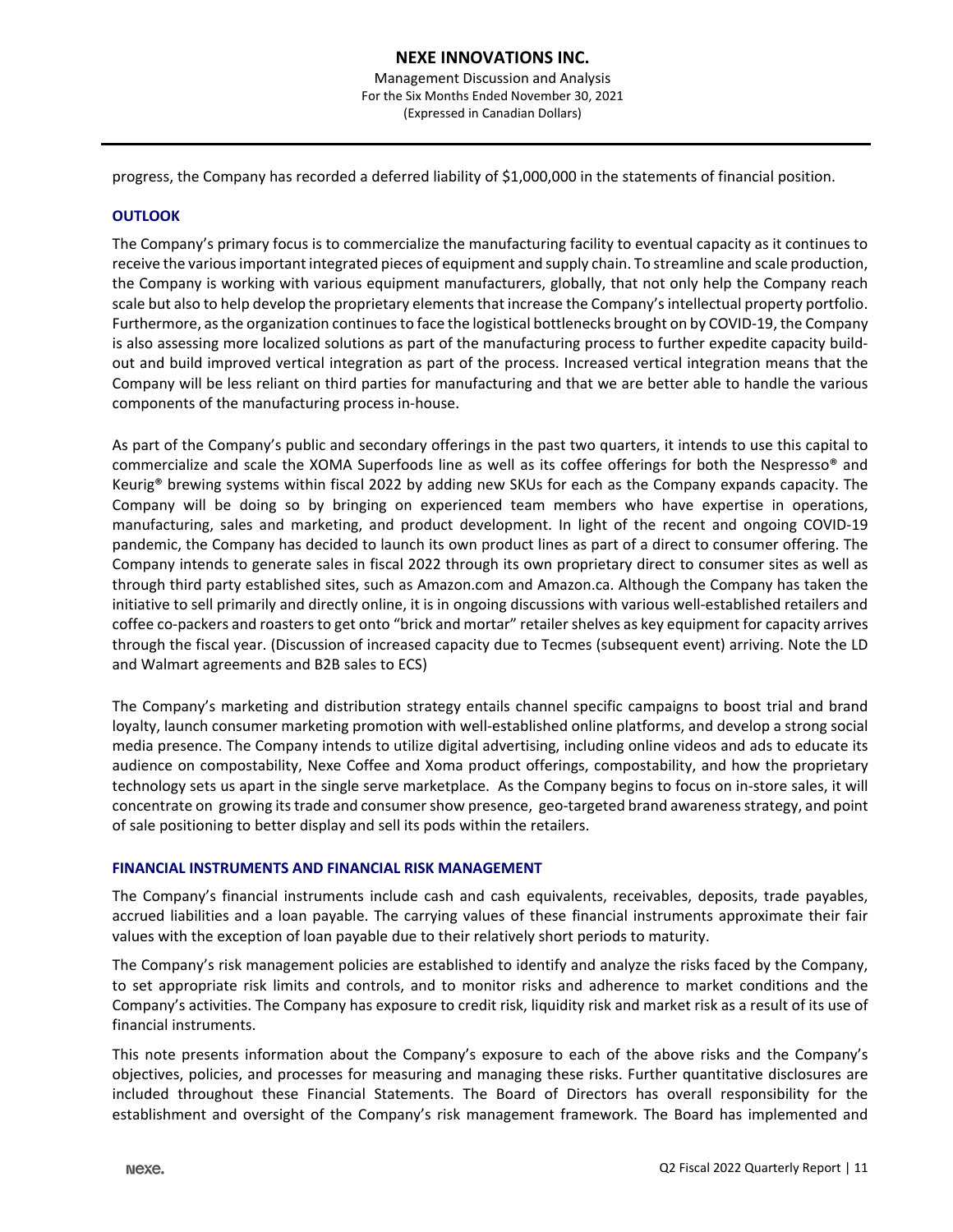monitors compliance with risk management policies.

### (a) Credit risk:

Credit risk is the risk of financial loss to the Company if a counterparty to a financial instrument fails to meet its contractual obligations. The Company's cash and cash equivalents, term deposits, and other receivables, are subject to credit risk for a maximum of the amount shown on the condensed interim consolidated statements of financial position. The Company limits its exposure to credit risk on cash and cash equivalents by depositing only with reputable financial institutions and limits its exposure to credit risk on other receivables by only working with large and well-funded organizations. Management believes that the Company is subject to minimal credit risk.

### (b) Liquidity risk:

Liquidity risk is the risk that the Company will not be able to meet its financial obligations as they fall due. The purpose of liquidity risk management is to maintain a sufficient amount of cash and cash equivalents to meet its liquidity requirements at any point in time. The Company uses cash to settle its financial obligations as they fall due.

The Company prepares annual expenditure budgets, which are regularly monitored and updated as considered necessary. To facilitate its expenditure program, the Company raises funds through financings and anticipates it will have adequate liquidity to fund its financial liabilities.

As at November 30, 2021, the Company's financial liabilities were comprised of trade and other payables, due to related parties, Government loan payable, and long-term lease liabilities, which have a maturity of less than one year and a loan payable, which is payable over five years that commenced on January 1, 2021.

#### (c) Interest rate risk:

Interest rate risk is the risk that the fair value or the future cash flows of a financial instrument will fluctuate because of changes in market interest rates. The Company is only subject to interest rate risk on its cash and term deposits in the bank and there is unlikely to be a material impact on net income (loss) as the bank deposits are short term.

#### (d) Foreign Exchange Rate Risk:

Foreign exchange risk is the risk that the Company's financial instruments will fluctuate in value as a result of movements in foreign exchange rates. The Company is not exposed to any significant foreign exchange rate risk.

#### **OFF BALANCE SHEET ARRANGEMENTS**

As of the date of this MD&A, the Company had no off-balance sheet arrangements.

#### **TRANSACTIONS WITH RELATED PARTIES**

The Company had the following related party transactions not otherwise disclosed in these condensed interim consolidated financial statements:

As at November 30, 2021, the Company had \$19,247 (May 31, 2021 - \$18,586) due to key management personnel regarding employment and consulting agreement commitments which were included in due to related parties.

### *Key management compensation*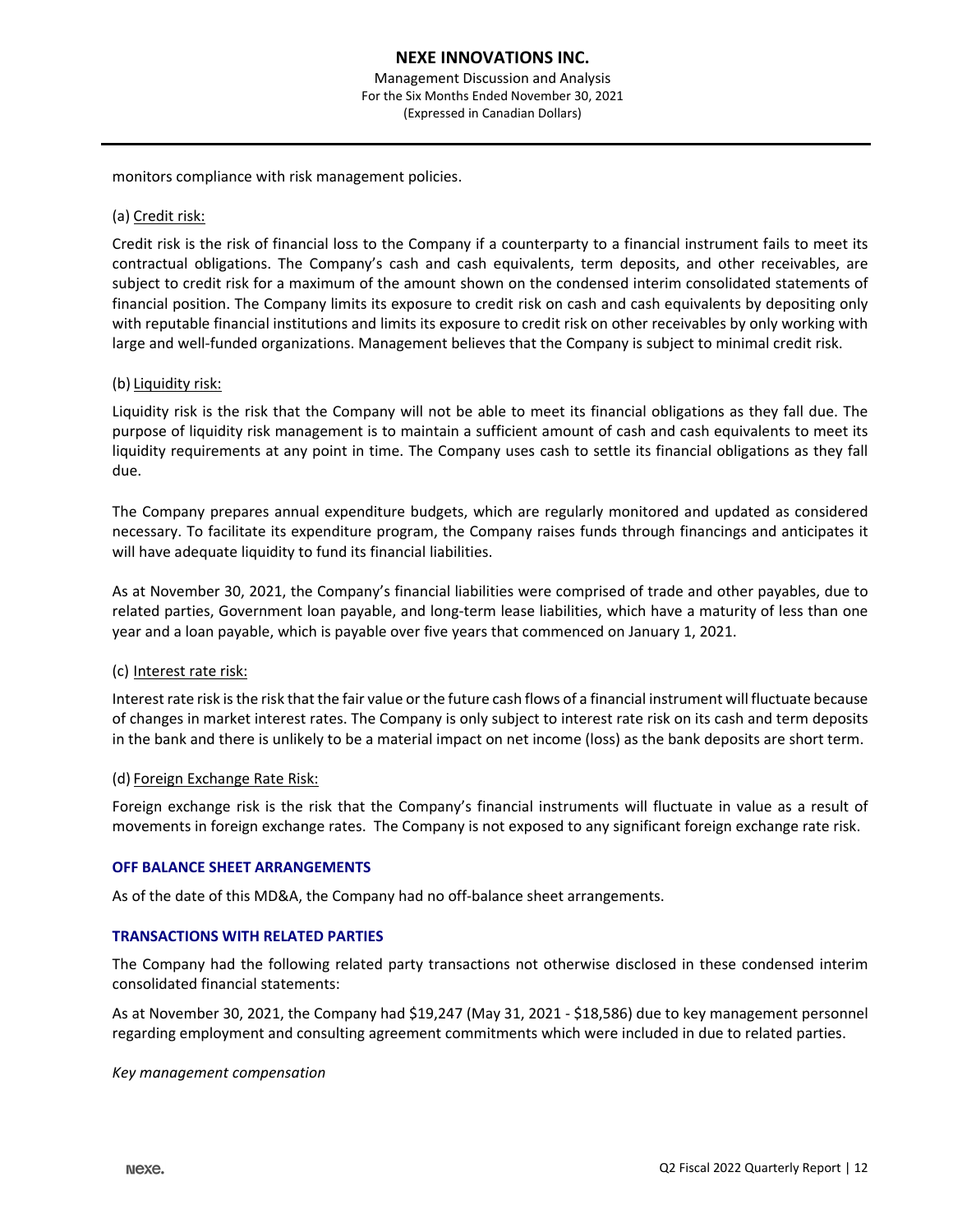Key management personnel included those persons having authority and responsibility for planning, directing, and controlling the activities of the Company as a whole. The Company has determined that key management personnel consisted of members of the Company's Board of Directors and corporate officers.

For the three months ended November 30, 2021, key management compensation included salaries and benefits, and management fees, paid to key management personnel of \$250,158 (2020 - \$698,856) and share-based compensation of \$86,618 (2020 - \$34,434).

For the six months ended November 30, 2021, key management compensation included salaries and benefits, and management fees, paid to key management personnel of \$486,064 (2020 - \$822,037) and share-based compensation of \$173,237 (2020 - \$34,434).

# **FUTURE ACCOUNTING STANDARDS**

A number of new standards, and amendments to standards and interpretations are not yet effective and have not been early adopted in preparing these Financial Statements. These new standards, and amendments to standards and interpretations are either not applicable or are not expected to have a significant impact on the Company's financial statements.

### **Critical Accounting Estimates**

Significant areas requiring the use of management estimates include the collectability of amounts receivable, balances of accrued liabilities, the fair value of financial instruments, the rates for depreciation of property and equipment, determination of estimates of deferred tax assets and liabilities, and the determination of variables used in the calculations of share-based payments. While management believes that these estimates are reasonable, actual results could differ from those estimates and could impact future results of operations and cash flows.

# **OTHER MD&A REQUIREMENTS**

#### **Disclosure Controls and Procedures**

Management is responsible for the preparation and integrity of the Financial Statements and maintains appropriate information systems, procedures, and controls to ensure that information used internally and disclosed externally is complete and reliable. Management is also responsible for the design of the Company's internal controls over financial reporting in order to provide reasonable assurance regarding the reliability of financial reporting and the preparation of Financial Statements for external purposes in accordance with IFRS.

Readers are cautioned that the Company is not required to certify the design and evaluation of its disclosure controls and procedures and internal controls over financial reporting and has not completed such an evaluation. The inherent limitations on the ability of the Company's certifying officers to design and implement on a costeffective basis disclosure controls and procedures and internal controls over financial reporting for the Company may result in additional risks to the quality, reliability, transparency and timeliness of interim and annual filings and other reports provided under securities legislation.

In connection with National Instrument 52-109 (Certificate of Disclosure in Issuer's Annual and Interim Filings) ("NI 52- 109"), the Chief Executive Officer and Chief Financial Officer of the Company have filed a Venture Issuer Basic Certificate with respect to the financial information contained in the Financial Statements for the three months ended November 30, 2021, and this accompanying MD&A (together, the "Filings").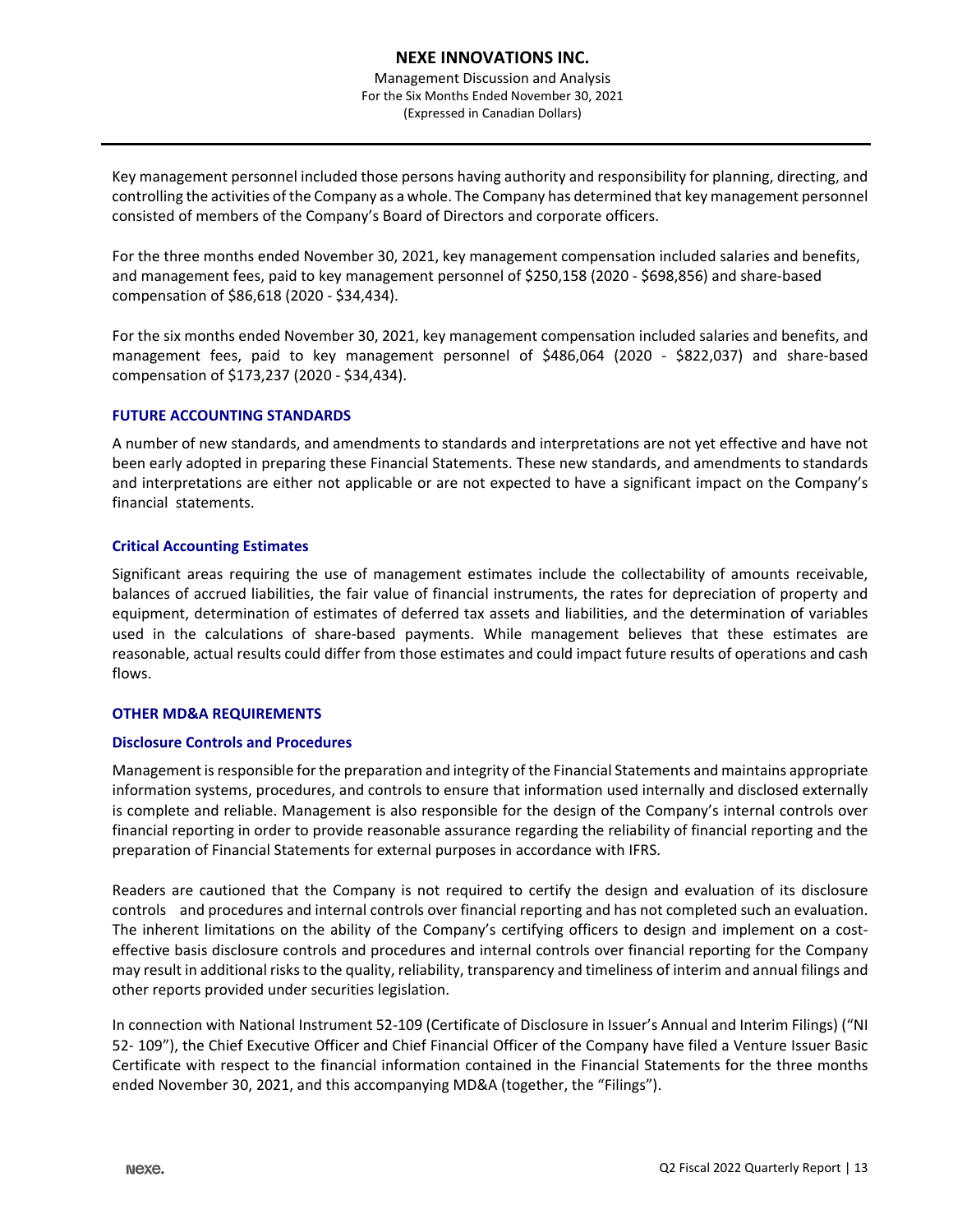Management Discussion and Analysis For the Six Months Ended November 30, 2021 (Expressed in Canadian Dollars)

In contrast to the full certificate under NI 52-109, the Venture Issuer Basic Certificate does not include representations relating to the establishment and maintenance of disclosure controls and procedures and internal control over financial reporting, as defined in NI 52-109. For further information, the reader should refer to the Venture Issuer Basic Certificates filed by the Company with its Filings on SEDAR at www.sedar.com.

### **RISKS AND UNCERTAINTIES**

The following are certain factors relating to the business of the Company. If any such risks actually occur, the financial condition, liquidity, and results of operations of the Company could be materially adversely affected and the ability of the Company to implement its growth plans could be adversely affected. The Company will face a number of challenges in the development of its business.

Prospects for companies in the technology industry generally may be regarded as uncertain given the nature of the industry and, accordingly, investments in technology companies should be regarded as highly speculative. Technology research and development involves a significant degree of risk. An investor should carefully consider the risks and uncertainties described below. The risks and uncertainties described below are not an exhaustive list. Additional risks and uncertainties not presently known to NEXE or that NEXE believes to be immaterial may also adversely affect NEXE's business. If any one or more of the following risks occur, the Company's business, financial condition and results of operations could be seriously harmed. Further, if the Company fails to meet the expectations of the public market in any given period, the market price of the Company's shares could decline.

If any such risks actually occur, shareholders could lose all or part of their investment and the financial condition, liquidity, and results of operations of the Company could be materially adversely affected and the ability of the Company to implement its growth plans could be adversely affected. Potential investors should consult with their professional advisors to assess an investment in the Company.

The risks and uncertainties described in this section are not inclusive of all the risks and uncertainties to which the Company may be subject.

# **Risks Related to Regulation by Governmental Authorities**

The activities of the Company may be subject to regulation by governmental authorities wherever its business is conducted. Achievement of the Company's business objectives are contingent, in part, upon compliance with regulatory requirements enacted by these governmental authorities and obtaining all regulatory approvals. The Company cannot predict the time required to secure all appropriate regulatory approvals for its products, or the extent of testing and documentation that may be required by governmental authorities. Any delays in obtaining, or failure to obtain regulatory approvals could have a material adverse effect on the business, results of operations and financial condition of the Company.

The business of the Company is subject to rapid regulatory changes. Failure to keep up with such changes may adversely affect the business of the Company. Failure to follow regulatory requirements will have a detrimental impact on the business. Timing and nature of changes in legislation cannot be predicted and could irreparably harm the business.

#### **Risks Related to Protection of Intellectual Property Rights**

The future success of the Company's business is dependent upon the intellectual property rights surrounding the technology, which include patents, trade secrets and trademarks.

Although Intellectual Property protection may be unenforceable or limited in certain countries, Nexe Innovations has focused exclusively on Patent applications and registrations in markets such as the United States and Europe which have robust Patent laws and associated protections..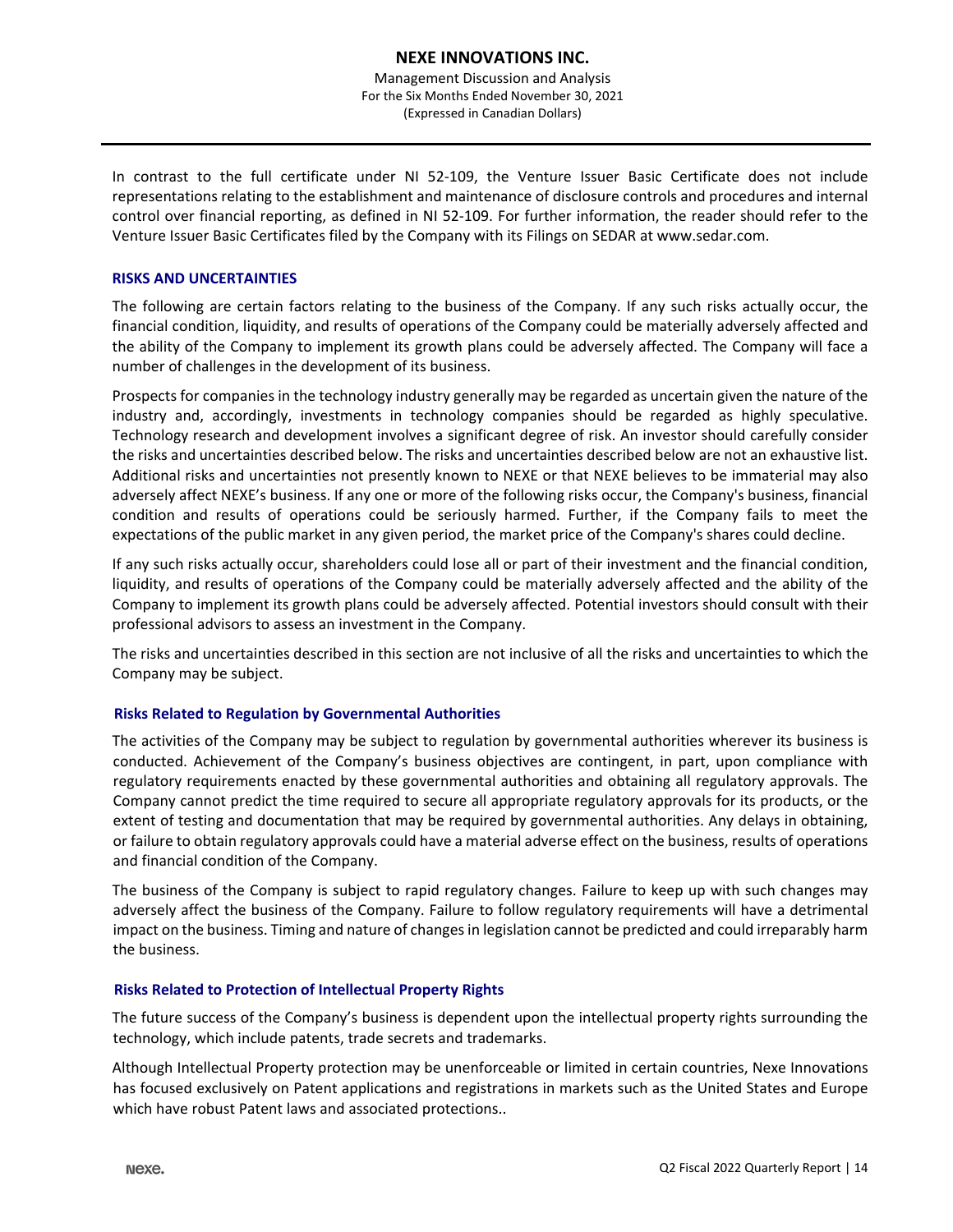If a third party accuses the Company of infringing its intellectual property rights or if a third party commences litigation against the Company for the infringement of patent or other intellectual property rights, the Company may incur significant costs in defending such action, whether or not it ultimately prevails.

The Company also relies on its trade secrets, which include information relating to the manufacture, development, and administration of its technology. The protective measures that the Company employs may not provide adequate protection for its trade secrets. This could erode the Company's competitive advantage and materially harm its business.

### **Risks Related to Competition**

To remain competitive, the Company will require a continued elevated level of investment in research and development, marketing, sales, and client support. The Company may not have sufficient resources to maintain research and development, marketing, sales, and client support efforts on a competitive basis which could materially and adversely affect the business, financial condition, and results of operations of the Company.

The beverage industry is intensely competitive with respect to product, quality, convenience, and price. NEXE faces significant competition in each of its channels and marketplaces. NEXE competes with major international beverage and appliance companies that operate in multiple geographic areas, as well as numerous companies that are primarily local in operation. The Company's ability to gain a share of sales in the global marketplace or in various local marketplaces or maintain or enhance its relationships with its partners and customers may be limited as a result of actions by competitors, including as a result of increased consolidation in the food and beverage industry and an increase in the number of competitive pod contract manufacturers.

Many of the Company's competitors and potential competitors are larger and have greater name recognition, longer operating histories, larger marketing budgets and significantly greater resources than the Company does. With the introduction of new technologies and market entrants, the Company expects competition to continue to intensify in the future. If the Company fails to compete effectively, its business will be harmed. For these reasons, the Company may not be able to compete successfully against its current and future competitors.

Some of the Company's current and potential competitors have significantly greater resources and better competitive positions in certain markets than the Company does. These factors may allow the Company's competitors to respond more effectively than the Issuer to new or emerging technologies and changes in market requirements. The Company's competitors may develop products, features, or services that are similar to the Company or that achieve greater market acceptance, may undertake more far-reaching and successful product development efforts or marketing campaigns, or may adopt more aggressive pricing policies. Certain competitors could use strong or dominant positions in one or more markets to gain a competitive advantage against the Company. As a result, the Company's competitors may acquire and engage users at the expense of the growth or engagement of its user base, which may negatively affect the Company's business and financial results.

The Company believes that its ability to compete effectively depends upon many factors both within and beyond the Company's control, including:

- the usefulness, ease of use, performance, and reliability of the Company's products and services compared to its competitors;
- customer service and support efforts;
- marketing and selling efforts;
- the Company's financial condition and results of operations;
- changes mandated by legislation, regulatory authorities, or litigation, some of which may have a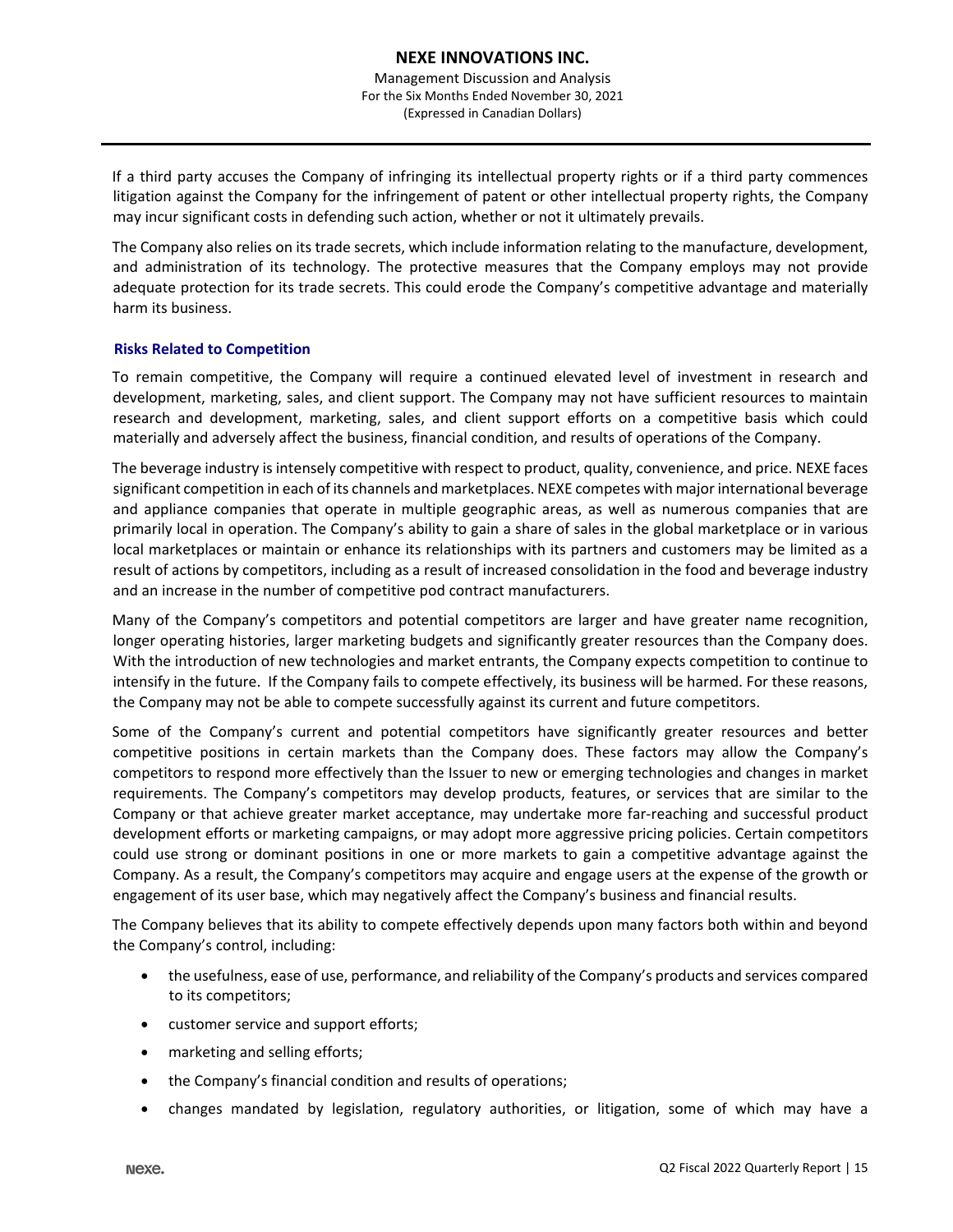disproportionate effect on the Company;

- acquisitions or consolidation within the Company's industry, which may result in more formidable competitors;
- the Company's ability to attract, retain, and motivate talented employees and consultants;
- the Company's ability to cost-effectively manage and grow its operations; and
- the Company's reputation and brand strength relative to that of its competitors.

#### **Risks Related to Management of Growth**

The Company may in the future, experience rapid growth and development in a relatively brief period of time by aggressively marketing its products and services. The Company may be subject to growth related risks including capacity constraints and pressure on its internal systems and controls. The ability of the Company to manage growth effectively will require it to continue to implement and improve its operational and financial systems and to expand, train and manage its employee base. The inability of the Company to deal with this growth may have a material adverse effect on the Company's business, financial condition, results of operations and prospects.

#### **Risks Related to Conflicts of Interest**

The Company's directors and officers may serve as directors or officers, or may be associated with, other reporting companies, or have significant shareholdings in other public companies. To the extent that such other companies may participate in business or asset acquisitions, dispositions, or ventures in which the Company may participate, the directors and officers of the Company may have a conflict of interest in negotiating and concluding terms respecting a transaction. If a conflict of interest arises, the Company will follow the provisions of the Business Corporations Act (BC) ("Corporations Act") dealing with any conflict of interest. These provisions state that where a director has such a conflict, that director must, at a meeting of the Company's directors, disclose his or her interest and refrain from voting on the matter, unless otherwise permitted by the Corporations Act. In accordance with the laws of the Province of British Columbia, the directors and officers of the Company are required to act honestly, in good faith and in the best interests of the Company.

#### **Going Concern Risks**

The Financial Statements have been prepared on a going concern basis under which an entity is considered to be able to realize its assets and satisfy its liabilities in the ordinary course of business. The Company's future operations are dependent upon the identification and successful completion of equity or debt financing and the achievement of profitable operations at an indeterminate time in the future. There can be no assurances that the Company will be successful in completing an equity or debt financing or, in achieving profitability.

The Financial Statements do not give effect to any adjustments relating to the carrying values and classification of assets and liabilities that would be necessary should the Company be unable to continue as a going concern.

#### **Limited Operating History**

NEXE was incorporated on April 27, 2015 and has limited operating history. The Company will be subject to all of the business risks and uncertainties associated with any new business enterprise, including the risk that it will not achieve its growth objectives. To the extent that such expenses do not result in revenue gains that are adequate to sustain and expand its business, the Company's long-term viability may be materially and adversely affected.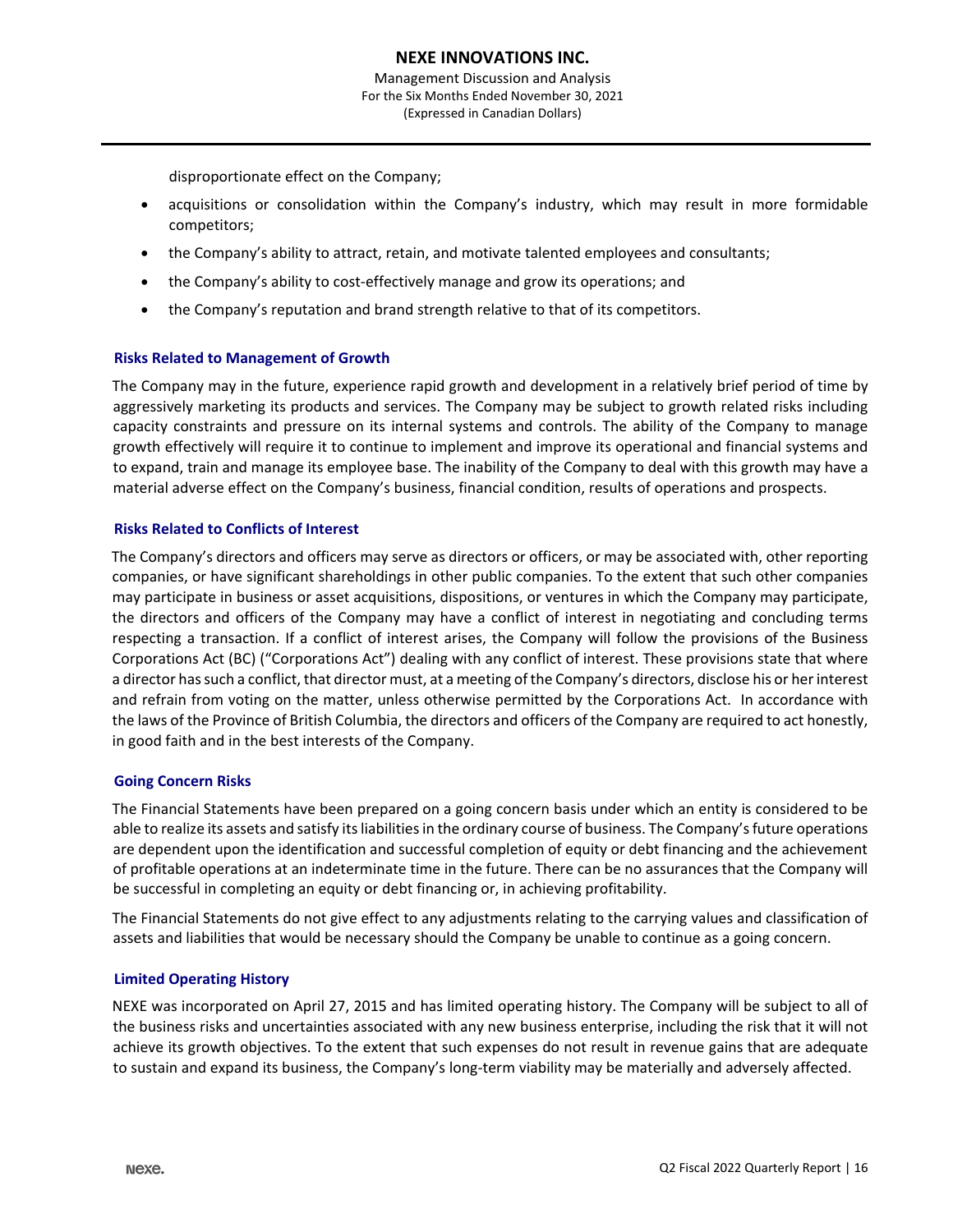Management Discussion and Analysis For the Six Months Ended November 30, 2021 (Expressed in Canadian Dollars)

### **Negative Cash Flow from Operating Activities**

NEXE has had negative cash flow from operating activities since inception. Significant capital investment will be required to achieve NEXE's existing plans. There is no assurance that the Company's business will generate earnings, operate profitably, or provide a return on investment in the near future. Accordingly, the Company may be required to obtain additional financing in order to meet its future cash commitments.

Further, NEXE has a history of operating losses and may not sustain profitability. The Company cannot guarantee investors that it will become profitable, and even if the Company achieves profitability, given the competitive and evolving nature of industry in it operates, the Company may not be able to sustain or increase profitability and its failure to do so could adversely affect its business, including its ability to raise any additional funds.

### **Commercialization of NEXE PODs**

Although NEXE is able to manufacture and produce a NEXE Pod for the soluble market, NEXE has not commercialized the NEXE Pods for the coffee markets. In order to commercialize the NEXE Pods for these markets, NEXE will be required to acquire certain customized automation equipment that permits the commercial production (i.e., sufficient number) of these NEXE Pods. Further, certain customers will require NEXE to obtain SQFL Certification prior to delivering any purchase orders to NEXE. If NEXE is unable to acquire this automation equipment or SQFL Certification, it may not be able to properly commercialize the NEXE Pods for the coffee markets.

# **Future Performance is Highly Dependent upon the Sales of Keurig® and Nespresso® Beverage Systems**

Continued acceptance and adoption of Keurig® and Nespresso**®** beverage systems are significant factors in the Company's growth plans. Any substantial or sustained decline in the sale of Keurig® and Nespresso**®** hot system brewers, failure of consumers to adopt those beverage systems, would materially adversely affect the Company's business.

# **The Research and Development of the Single-Serve Beverage Pods has Required and will Continue to Require a Significant Investment and Commitment of Resources, is Subject to Numerous Risks and Uncertainties, and Ultimately may not Prove Successful**

NEXE has invested and expects to continue to invest in the research and development of its NEXE Pod technology. Such endeavour involves significant risks and uncertainties, including, insufficient revenues to offset liabilities and expenses associated with developing and launching the single-serve beverage pods, not accurately predicting consumer tastes and the market opportunity for a beverage platform, inability to respond in a timely manner to consumer desires and demands, and unidentified issues not discovered in NEXE due diligence and planning.

The Company cannot be certain that the Keurig® and Nespresso**®** hot system brewers will be widely accepted by consumers or that they will be willing to pay a higher price for these products. In addition, the Company may not be able to sufficiently scale or find other ways to reduce the costs of manufacturing the pods. Because the introduction of and investment in a new pod is inherently risky, no assurance can be given that the NEXE Pods will ultimately be successful or that it will not materially adversely affect the Company's reputation, financial condition, and operating results.

# **Continued Innovation and the Successful Development and Timely Launch of New Platforms, Products and Product Extensions are Critical to the Company's Financial Results and Achievement of its Growth Strategy**

The Company may not be successful in developing innovative new products or the new products may not be commercially successful. Additionally, new product introductions are often time sensitive, and thus failure to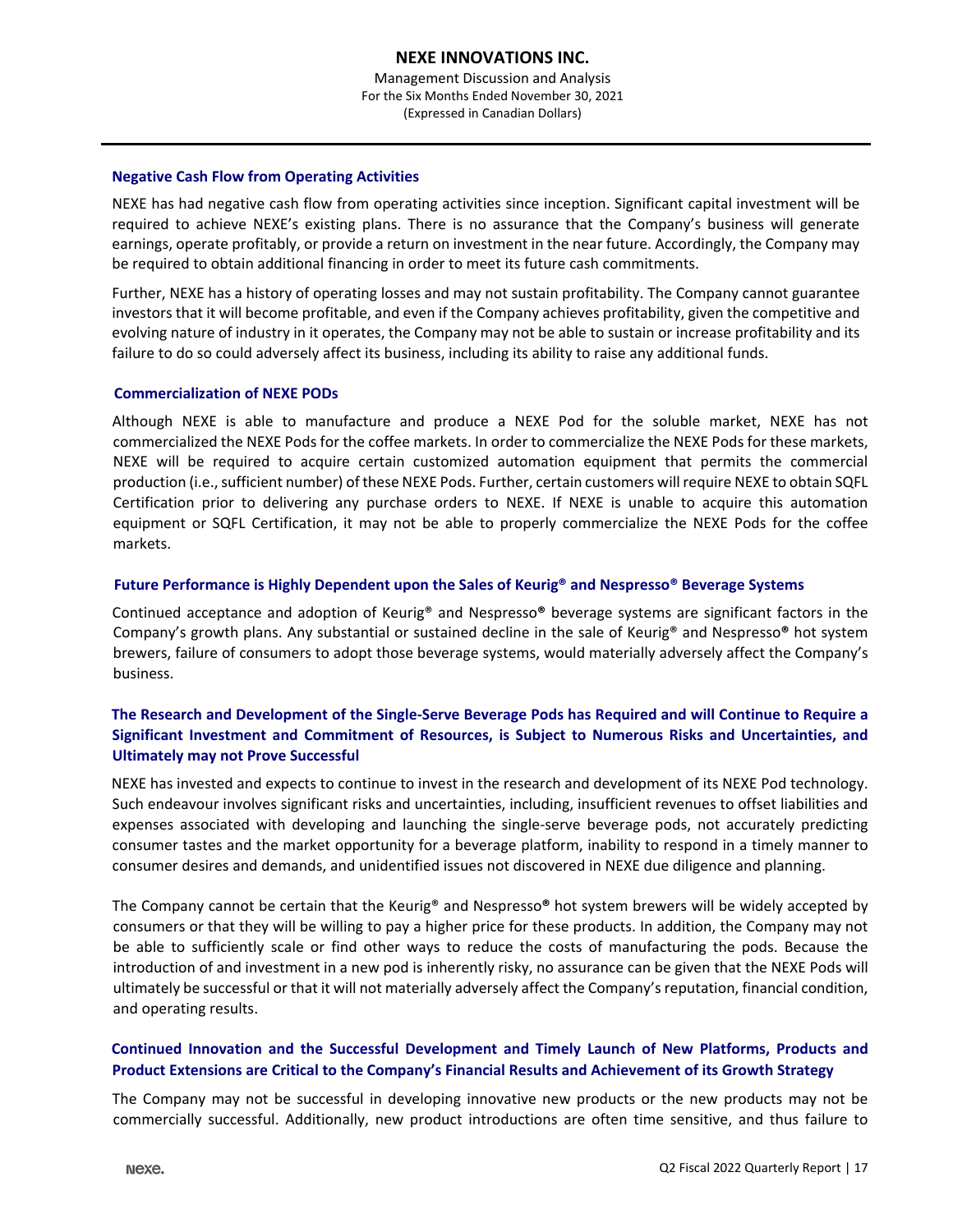deliver innovations on schedule could be detrimental to the Company's ability to successfully launch such new products and retain partners, in addition to potentially harming the Company's reputation and customer loyalty.

The Company's financial results and its ability to maintain or improve its competitive position will depend on its ability to effectively gauge the direction of its key marketplaces and successfully identify, develop, manufacture, market and sell new or improved products in these changing marketplaces. As the Company and its industry evolve, the Company expects to face new challenges with respect to the introduction of innovative products and the changing competitive landscape within the single-serve category and the beverage industry. These challenges can occur at various stages, including design, supply chain and sales cycle.

# **Future Financial Results are Difficult to Predict, and Failure to Meet Market Expectations for the Company's Financial Performance or its Publicly Announced Guidance May Cause the Price of its Securities to Decline**

The Company's public forecasts regarding the expected performance of the business and future operating results are forward-looking statements subject to risks and uncertainties, including the risks and uncertainties described in other public statements, and necessarily reflect current assumptions and judgments that may prove incorrect. As a result, there can be no assurance that the Company's performance will be consistent with any public forecasts or that any variation from such forecasts will not be material and adverse.

# **Changes in the Beverage Environment and Retail Landscape could Impact the Company's Financial Results**

The beverage environment is rapidly evolving as a result of, among other things, changes in consumer preferences; shifting consumer tastes and needs; changes in consumer lifestyles; and competitive product and pricing pressures. In addition, the beverage retail landscape is dynamic and constantly evolving, not only in emerging and developing marketplaces, where modern trade is growing at a faster pace than traditional trade outlets, but also in developed marketplaces, where discounters and value stores, as well as the volume of transactions through e-commerce, are growing at a rapid pace. If the Company is unable to successfully adapt to the rapidly changing environment, its overall financial results could be negatively affected.

# **Failure to Maintain Strategic Relationships with Well-Recognized Brands/Brand Owners and Private Label Brands Could Adversely Impact the Company's Future Growth and Business**

Any of the Company's strategic partners may make their own business decisions which may not align with the Company's interests. If the Company is unable to provide an appropriate mix of incentives to its strategic partners through a combination of pricing and marketing and advertising support, or if its strategic partners are not satisfied with its brand innovation and technological or other development efforts, they may take actions, including entering into agreements with competing pod contract manufacturers or vertically integrating to manufacture their own pods. Increasing competition among pod manufacturers and the move to vertical integration may result in price compression, which could have an adverse effect on the Company's gross margins. The loss of strategic partners could also adversely impact the Company's future profitability and growth, its ability to attract additional branded or private label parties to do business with the Company or its ability to attract new customers.

In order to grow its business, the Company anticipates that it will continue to depend on its relationships with third parties, such as alliance partners, distributors, equipment supplies, and manufacturers. Identifying partners, and negotiating and documenting relationships with them, requires significant time and resources. The Company's competitors may be effective in providing incentives to third parties to favour their products or services, or to prevent or reduce the Company's products and services. In addition, acquisitions of the Company's partners by its competitors could result in a decrease in the number of current and potential customers, as its partners may no longer facilitate the adoption of the Company's products and services by potential customers.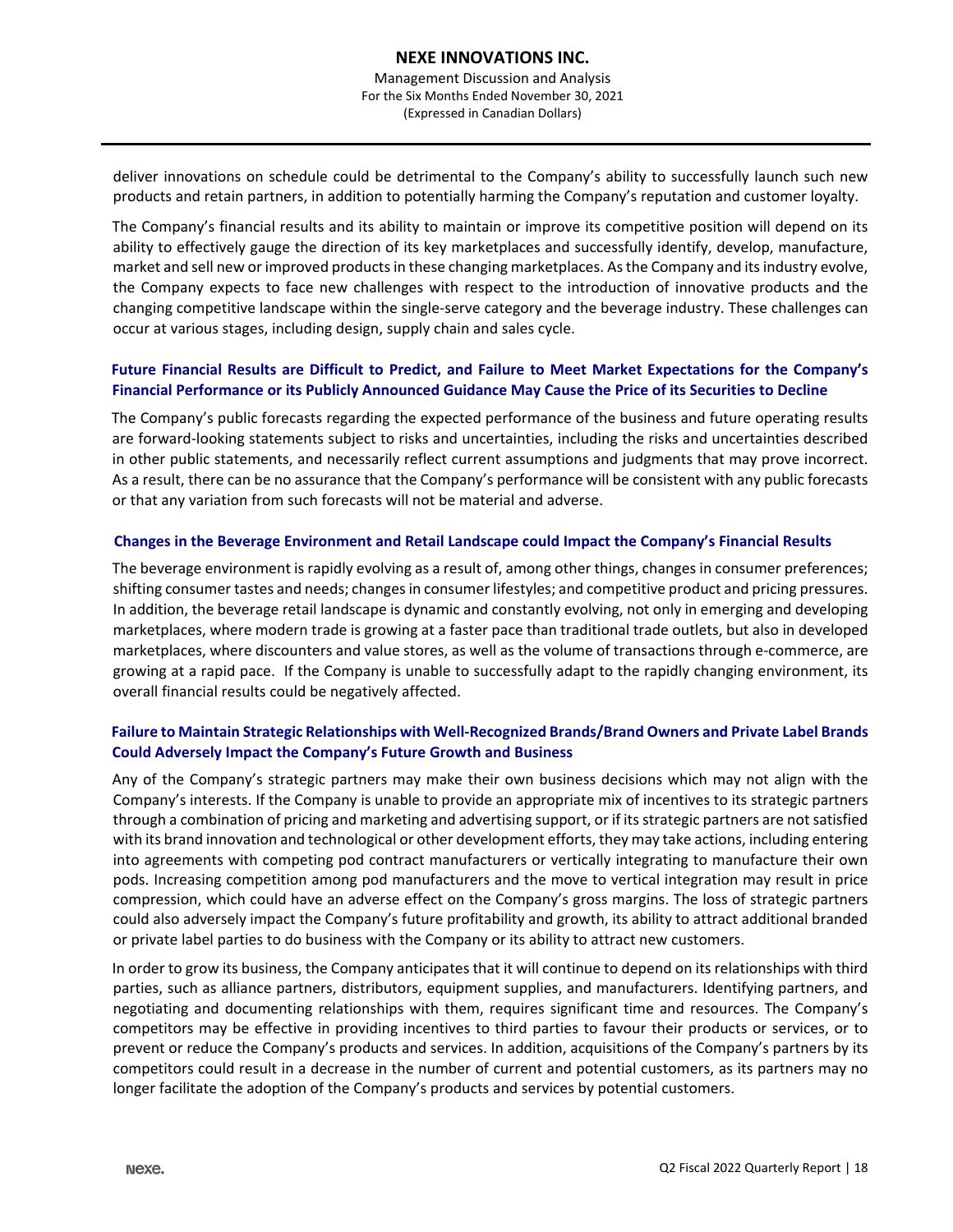Management Discussion and Analysis For the Six Months Ended November 30, 2021 (Expressed in Canadian Dollars)

If the Company is unsuccessful in establishing or maintaining its relationships with third parties, its ability to compete in the marketplace or to grow its revenue could be impaired, and its operating results may suffer. Even if the Company is successful, the Company cannot assure investors that these relationships will result in increased customer usage of the Company's services or increased revenue and/or profitability. Furthermore, if the Company's partners fail to perform as expected, the Company's reputation may be harmed, and its business and operating results could be adversely affected.

# **Product Safety and Quality Concerns could Negatively Affect the Company's Business**

The Company's success depends in part on its ability to maintain consumer confidence in the safety and quality of all of its products. Product safety or quality issues, or mislabeling, actual or perceived, or allegations of product contamination or quality or safety issues, even when false or unfounded, could subject the Company to product liability and consumer claims, negative publicity, a loss of consumer confidence and trust, may require the Company from time to time to conduct costly recalls from some or all of the channels in which the affected product was distributed, could damage the goodwill associated with its brands, and may cause consumers to choose other products. Such issues could result in the destruction of product inventory, lost sales due to the unavailability of product for a period of time, and higher than anticipated rates of warranty returns and other returns of goods, all of which could cause the Company's business to suffer and affect its results of operations.

# **The Company's Long Term Purchase Commitments for Certain Strategic Materials Critical for the Manufacture of Pods could Impair its Ability to be Flexible in its Business Without Penalty**

In order to ensure a continuous supply of high-quality materials, some of the Company's inventory purchase obligations may create long-term purchase commitments for certain strategic materials critical for the manufacture of pods. The timing of these may not always coincide with the period in which the Company needs the supplies to fulfill customer demand. This could lead to higher and more variable inventory levels and/or higher material costs.

# **Risk Related to Technological Obsolescence and Difficulty in Obtaining Equipment**

To remain competitive, the Company will continue to invest in equipment at its facilities required for maintaining the Company's activities. Should competitors introduce new technologies, the Company recognizes its equipment, and its underlying technology may become obsolete and require substantial capital to replace such equipment, which could adversely affect an investment in the Company.

# **Risks Related to Insurance of the Company's Operations**

The Company maintains insurance coverage including directors' and officers' insurance and commercial insurance covering the facility and the equipment within the facility. Nevertheless, given the novelty of development of biodegradable pods and associated businesses, such insurance may become unavailable, uneconomical for the Company, or the nature or level may be insufficient to provide adequate insurance cover. The occurrence of an event that is not covered or fully covered by insurance could have a material adverse effect on the Company. While the Company believes its insurance coverage will address all material risks to which it is exposed and could be adequate and customary in its current state of operations, such insurance will be subject to coverage limits and exclusions and may not be available for the risks and hazards to which the Company is exposed.

In addition, no assurance can be given that such insurance will be adequate to cover the Company's liabilities or will be generally available in the future or, if available, that premiums will be commercially justifiable. If the Company were to incur substantial liability and such damages were not covered by insurance or were in excess of policy limits, or if the Company were to incur such liability at a time when it is not able to obtain liability insurance, its business, results of operations and financial condition could be materially adversely affected.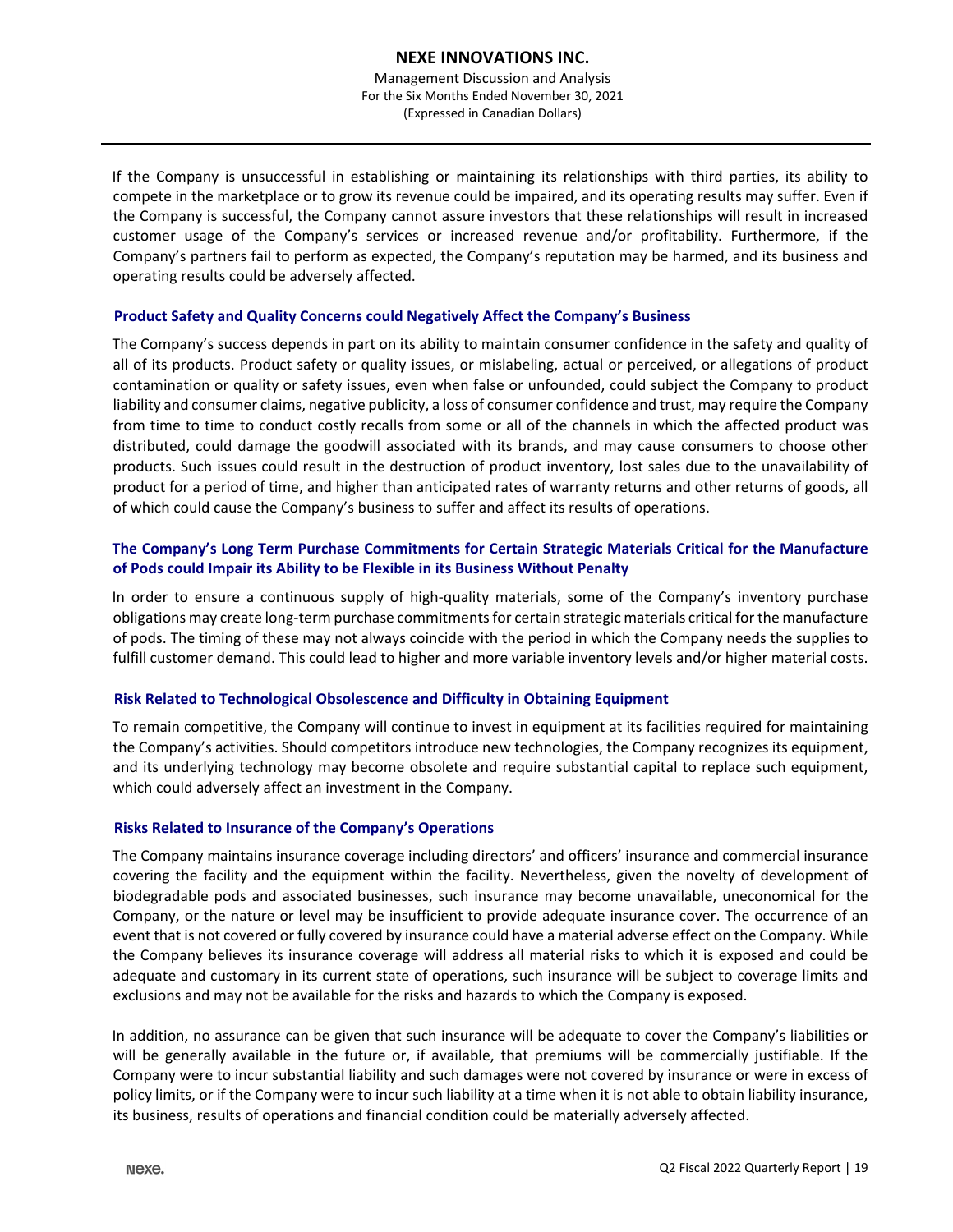# **Risks Related to Product Development and Technology Change**

The Company's success could be seriously affected by a competitor's ability to develop and market technologies that compete with the Company's technologies. To remain competitive, the Company must continue to enhance and improve the responsiveness, functionality and features of its technology. The single-serve beverage industry is characterized by rapid technological change, changes in user and customer requirements and preferences, frequent new product and service introductions embodying new technologies and the emergence of new industry standards and practices that could render the Company's existing operations and proprietary technology and systems obsolete. There can be no assurance the Company will successfully implement new technologies and systems to meet industry standards and if unable to adapt in a timely matter, the business of the Company could be materially affected.

# **Risks Related to Slow Acceptance of Products**

The marketplace may be slow to accept or understand the significance of the Company's technology due to its unique nature and the competitive landscape. If the Company is unable to promote, market and sell its products and secure relationships with partners and purchasers, the Company's business and financial condition will be adversely affected, which could adversely affect an investment in the Company.

# **Company has an Evolving Business Model and thus its Services and Products could Change**

To stay current with the industry, the Company's business model may need to evolve as well. From time to time, it may modify aspects of the Company's business model relating to Company's product mix and service offerings. The Company cannot offer any assurance that these or any other modifications will be successful or will not result in harm to the business. The Company may not be able to manage growth effectively, which could damage the Company's reputation, limit the Company's growth, and negatively affect its operating results.

# **If the Company's Revenue is Primarily Derived from a Limited Number of Customers, the Loss of such Customer could have an Adverse Impact on the Company**

Although the Company intends to seek a broad base of customers, if the Company's revenue is concentrated in one or a few larger customers, and such customers become dissatisfied with the Company's products and services, or the Company's pricing, or ceases to do business with the Company for any other reason, the operating results of the Company would be negatively and substantially impacted.

# **Interruptions or Delays in Service from the Company's Facilities could Impair the Delivery of the Company's Services and Harm its Business**

The facilities may be vulnerable to damage or interruption due to floods, fires, power loss, telecommunications failures, and similar events. The facilities may also be subject to destruction, break-ins, sabotage, intentional acts of vandalism and similar misconduct. Any damage to, or failure of, the Company's systems generally could result in stoppage interruptions in its service. Interruptions in its service may reduce its revenue, cause the Company to issue credits, or pay penalties, cause customers to terminate their contracts and adversely affect the Company's renewal rate and its ability to attract new customers.

The Company's business will also be harmed if its customers and potential customers believe the Company's service and products are unreliable. Despite precautions taken such as disaster recovery plans at these facilities, the occurrence of a natural disaster, an act of terrorism, a decision to close the facilities without adequate notice or other unanticipated problems at these facilities could result in lengthy interruptions in the Company's services. Even with the disaster recovery arrangements and precautions taken at its facilities, the Company's services could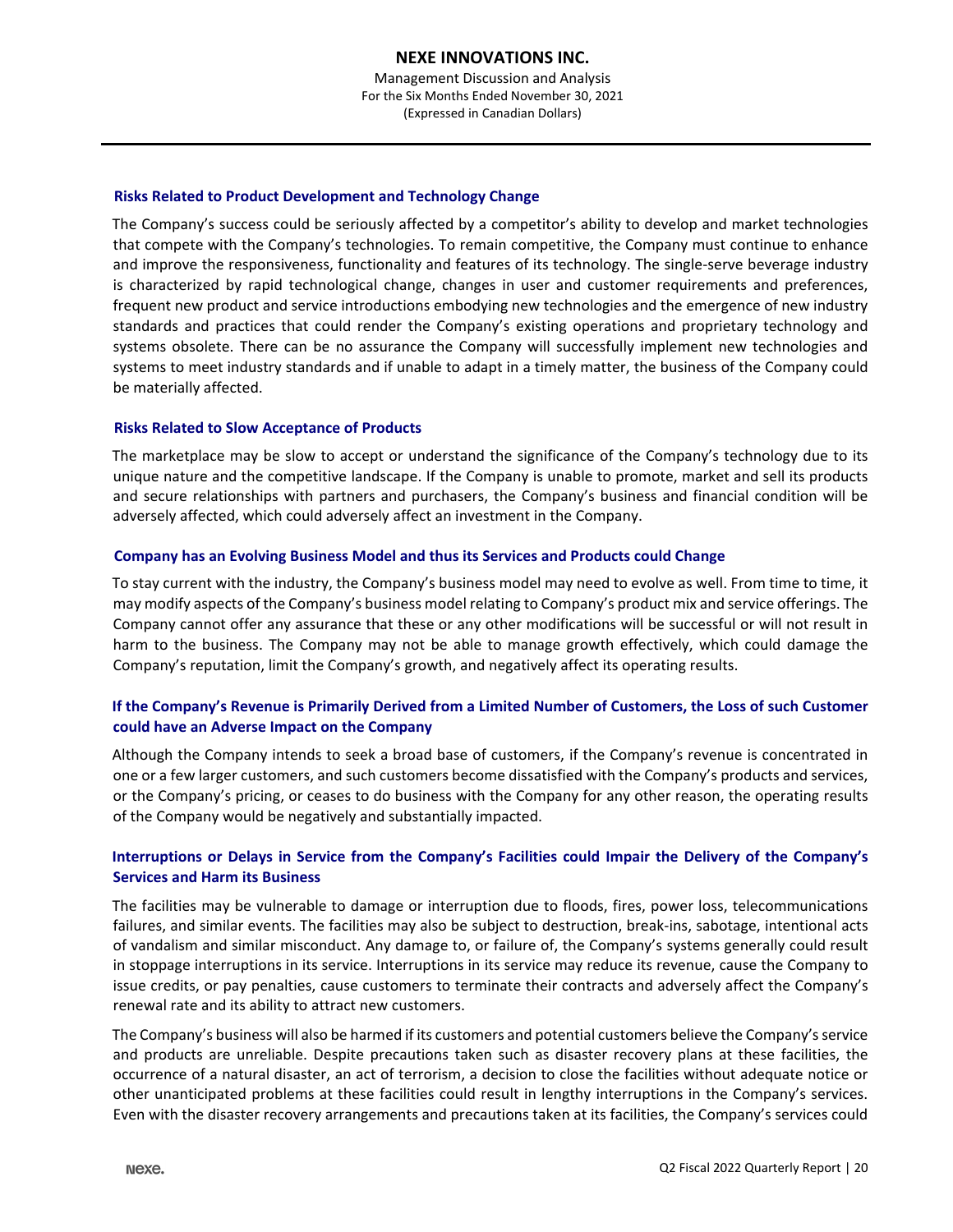be interrupted. Further, as the Company continues to grow and scale its business to meet the needs of its customers, additional burdens may be placed on its facilities. These interruptions, stoppages and burdens could adversely affect an investment in the Company.

# **The Company Depends on Highly Skilled Personnel to Grow and Operate its Business, and if the Company is Unable to Hire, Retain and Motivate its Personnel, the Company may not be able to Grow Effectively**

The Company's future success will depend upon its continued ability to identify, hire, develop, motivate, and retain highly skilled personnel, including senior management, engineers, designers, product managers, sales representatives, and customer support representatives. The Company's ability to execute efficiently is dependent upon contributions from its employees, including its senior management team. In addition, there may occasionally be changes in the Company's senior management team that may be disruptive to its business. If the Company's senior management team, including any new hires that the Company may make, fails to work together effectively and to execute on its plans and strategies on a timely basis, its business could be harmed.

The Company's growth strategy also depends on its ability to expand its organization with highly skilled personnel. Identifying, recruiting, training, and integrating qualified individuals will require significant time, expense, and attention. In addition to hiring new employees, the Company must continue to focus on retaining its best employees. The Company may need to invest significant additional amounts of cash and equity to attract and retain new employees, and the Company may never realize returns on these investments. If the Company is not able to effectively add and retain employees, its ability to achieve its strategic objectives could be adversely impacted, and its business could be harmed.

### **If the Company is Unable to Maintain and Promote its Brand, its Business and Operating Results may be Harmed**

The Company believes that maintaining and promoting its brand is critical to expanding its customer base. Maintaining and promoting its brand will depend largely on its ability to continue to provide useful, reliable, and innovative services, which the Company may not do successfully. The Company may introduce new features, products, services, or terms of service that its customers do not like, which may negatively affect its brand and reputation. Maintaining and enhancing the Company's brand may require it to make substantial investments, and these investments may not achieve the desired goals. If the Company fails to successfully promote and maintain its brand or if the Company incurs excessive expenses in this effort, its business and operating results could be adversely affected.

# **Risks Associated with Acquisitions**

If appropriate opportunities present themselves, the Company intends to acquire businesses, technologies, services, or products that the Company believes are strategic. There can be no assurance that the Company will be able to identify, negotiate or finance future acquisitions successfully, or to integrate such acquisitions with its current business. The process of integrating an acquired business, technology, service, or product into the Company may result in unforeseen operating difficulties and expenditures and may absorb significant management attention that would otherwise be available for ongoing development of the Company's business. Future acquisitions could result in potentially dilutive issuances of equity securities, the incurrence of debt, contingent liabilities and/or amortization expenses related to goodwill and other intangible assets, which could materially adversely affect the Company's business, results of operations and financial condition. Any such future acquisitions of other businesses, technologies, services, or products might require the Company to obtain additional equity or debt financing, which might not be available on terms favourable to the Company, or at all, and such financing, if available, might be dilutive.

The Company in the future may invest, in new business strategies, acquisitions and/or joint ventures. New ventures are inherently risky and may not be successful. In evaluating such endeavours, the Company is required to make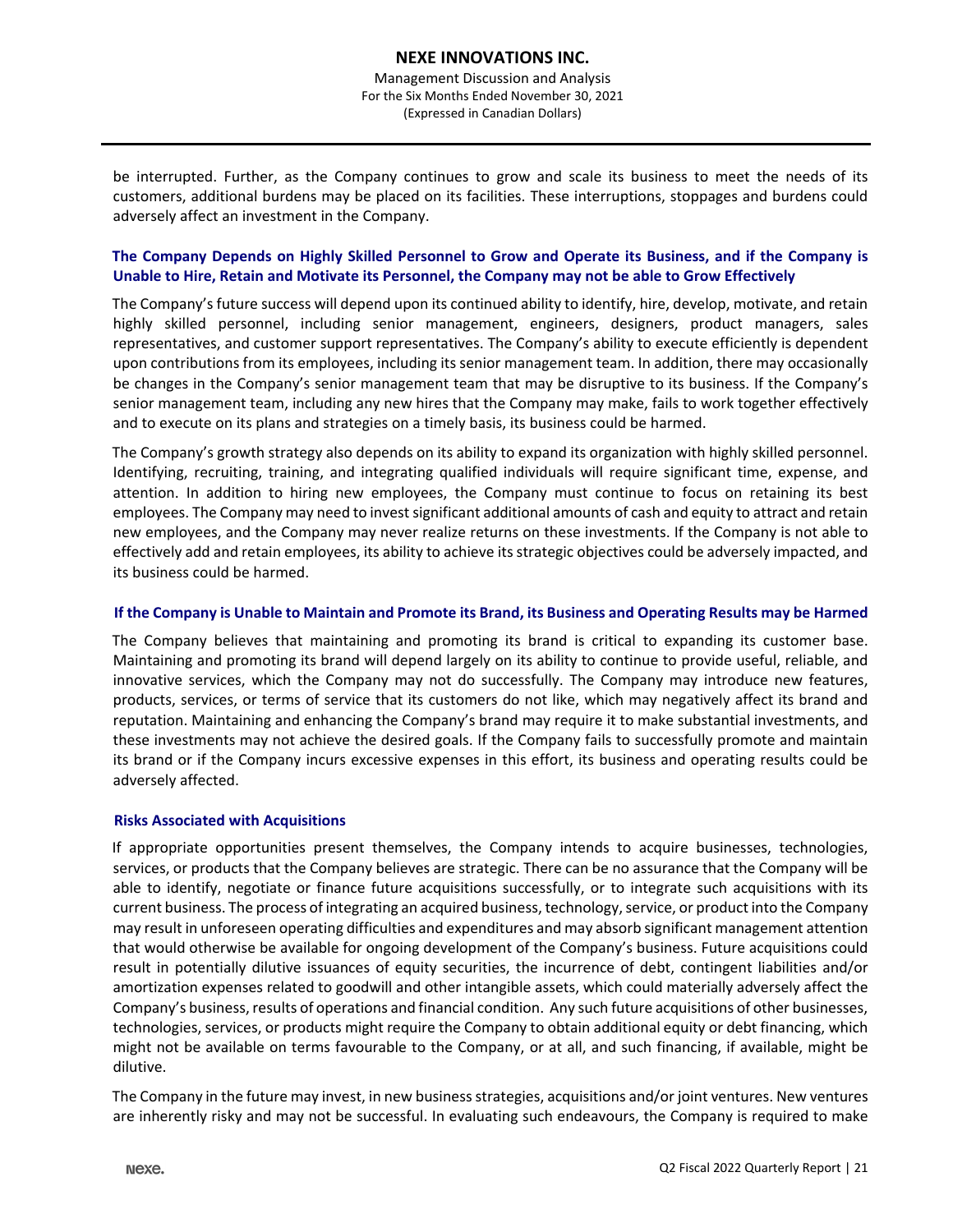Management Discussion and Analysis For the Six Months Ended November 30, 2021 (Expressed in Canadian Dollars)

difficult judgments regarding the value of business strategies, opportunities, technologies and other assets, and the risks and cost of potential liabilities. Furthermore, acquisitions and investments involve certain other risks and uncertainties, including the risks involved with entering new competitive categories or regions, the difficulty in integrating newly-acquired businesses, the challenges in achieving strategic objectives and other benefits expected from acquisitions, investments or joint ventures, the diversion of the Company's attention and resources from its operations and other initiatives, the potential impairment of acquired assets and liabilities, the performance of underlying products, capabilities or technologies and the potential loss of key employees and customers of the acquired businesses.

# **The Expansion or Development of the Business, including through Acquisitions, Increased Product Offerings or Other Strategic Growth Opportunities, may cause Disruptions in the Company's Business, which may have an Adverse Effect on the Company's Business, Operations, or Financial Results**

The Company may seek to expand and develop its business, including through acquisitions, increased product offerings, or other strategic growth opportunities. In the ordinary course of business, the Company may review, analyze, and evaluate various potential transactions or other activities in which it may engage. Such transactions or activities could cause disruptions in, increase risk, or otherwise negatively impact its business. Among other things, such transactions and activities may:

- disrupt the Company's business relationships with its customers, depending on the nature of or counterparty to such transactions and activities;
- direct the time or attention of management away from other business operations;
- fail to achieve revenue or margin targets, operational synergies, or other benefits contemplated;
- increase operational risk or volatility in the Company's business; and/or
- result in current or prospective employees experiencing uncertainty about their future roles with the Company, which might adversely affect the Company's ability to retain or attract key managers or other employees.

# **The Company may be Vulnerable to Security Breaches that could Adversely Affect its Operations, Business, Operations, and Reputation**

The Company's infrastructure may be vulnerable to damage, disruptions, or shutdowns due to unauthorized access, computer viruses, cyber-attacks, and other security breaches. An attack attempt or security breach could potentially result in interruption or cessation of certain of the Company's services to its customers or the Company's inability to meet expected levels of service. The Company cannot guarantee that its security measures will not be circumvented, resulting in production interruptions and have a material adverse effect on its business, financial condition, or operational results.

The Company may be required to expend significant resources to protect against or recover from such threats. If an actual or perceived breach of its security occurs, the market perception of the effectiveness of its security measures could be harmed, and the Company could lose customers. Furthermore, the perpetrators of cyberattacks are not restricted to particular groups or persons. These attacks may be committed by the Company's employees, contractors or external individuals or organizations operating from any geography. Any such events could result in legal claims or penalties, disruption in operations, misappropriation of sensitive data, damage to the Company's reputation, negative market perception, or costly response measures, which could adversely affect its business.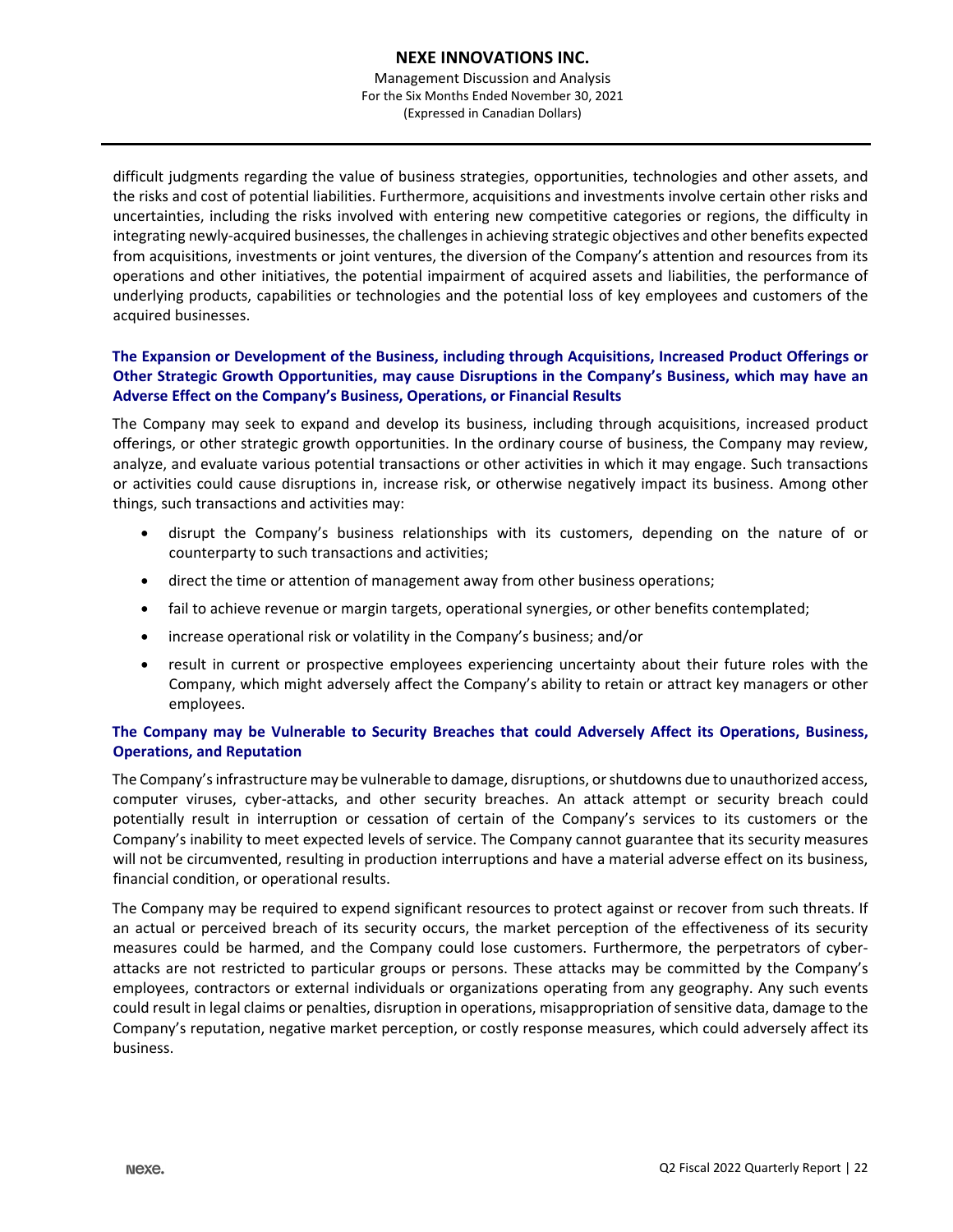# **Additional Financing Requirements and Access to Capital**

The Company may require additional funds for further research and development, sales and marketing, operations, working capital, and general corporate purposes. The Company may attempt to raise additional funds for these purposes through public or private equity or debt financing, collaborations with other companies, government grants and/or from other sources. There can be no assurance that additional funding or partnership will be available on terms acceptable to the Company. If additional funds are raised through further issuances of equity or convertible debt securities, existing shareholders could suffer significant dilution, and any new equity securities issued could have rights, preferences, and privileges superior to those of holders of Company shares.

Any debt financing secured in the future could involve restrictive covenants relating to capital raising activities and other financial and operational matters, which may make it more difficult for the Company to obtain additional capital or to pursue business opportunities, including potential acquisitions. If adequate funds are not obtained, the Company may be required to reduce, curtail, or discontinue operations.

# **Product Recalls and/or Product Liability may Adversely Impact the Company**

The Company will be subject to regulation by a variety of regulatory authorities. In the event that the Company, does not adhere to product safety requirements or its quality control standards, it might not identify a deficiency before its ships its products to customers. The failure to produce products that adhere to the Company's quality control standards could damage its reputation and brands and lead to customer litigation against the Company and the Company may be required to remove or recall those products at a substantial cost. The Company may be unable to recover costs related to product recalls.

# **The Company's Business will be Highly Dependent on Sales of Coffee, and if Demand for Coffee Decreases, its Business would Suffer**

Because the Company is highly dependent on consumer demand for coffee, a shift in consumer preferences away from coffee or its product offerings would harm the business more than if it had more diversified product offerings. If customer demand for coffee decreases, its sales would decrease, and the Company would be materially adversely affected.

Future revenues are dependent on demand for coffee. Demand for coffee and demand for single cup brewing systems is affected by many factors, including:

- Changes in consumer tastes and preferences;
- Changes in consumer lifestyles;
- National, regional, and local economic conditions;
- Perceptions or concerns about the environmental impact of the products;
- Demographic trends; and
- Perceived or actual health benefits or risks.

# **Risks Related to Volatility of Share Price, Absence of Dividends and Fluctuation of Operating Results**

Market prices for the securities of technology companies have historically been highly volatile. Factors such as fluctuation of the Company's operating results, announcements of technological innovations, patents or new commercial products by the Company or competitors, and other factors could have a significant effect on the share price or trading volumes for the Company shares. The Company has not paid dividends to date and the Company does not expect to pay dividends in the near future.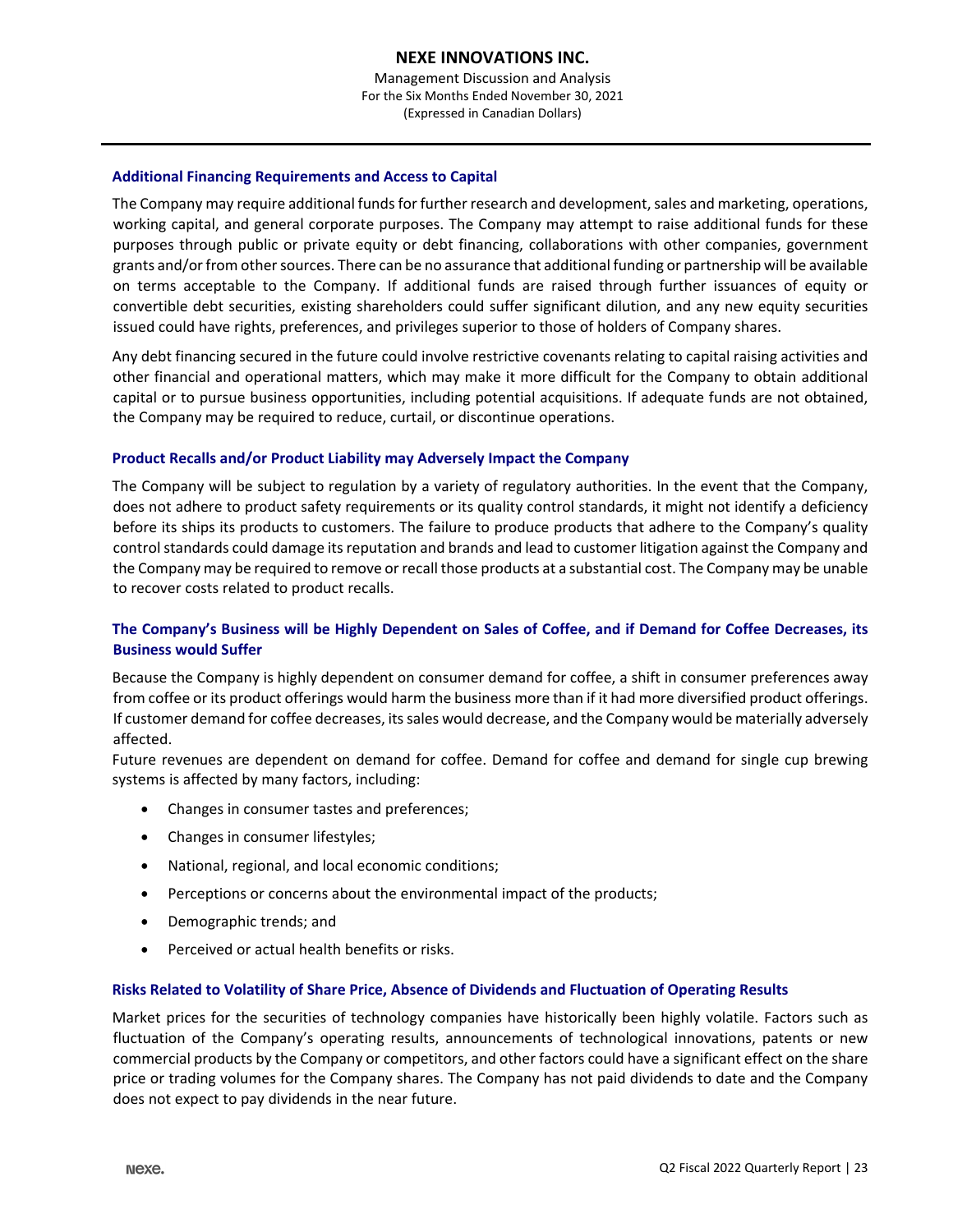Management Discussion and Analysis For the Six Months Ended November 30, 2021 (Expressed in Canadian Dollars)

# **Risks Related to No Assurance of an Active Trading Market**

There can be no assurances that an active trading market in the Company shares on the Exchange will be sustained.

# **Risks Related to Equity Dilution to Shareholders**

The issuance of any equity securities could, and the issuance of any additional shares will, cause the Company's existing shareholders to experience dilution of their ownership interests.

Any additional issuance of shares or a decision to acquire other businesses through the sale of equity securities may dilute investors' interests, and investors may suffer dilution in their net book value per share depending on the price at which such securities are sold. Such issuance may cause a reduction in the proportionate ownership and voting power of all other shareholders. The dilution may result in a decline in the price of the Company's shares.

# **Risks Related to Value of Securities**

The value of the Company's shares may be reduced for a number of reasons, many of which are outside the control of the Company, including:

- general economic and political conditions in Canada, the United States and globally;
- governmental regulation of the beverage industry including coffee pods;
- failure to achieve desired outcomes by the Company;
- failure to obtain industry partner and other third-party consents and approvals, when required;
- stock market volatility and market conditions;
- competition for, among other things, capital, and skilled personnel;
- the need to obtain required approvals from regulatory authorities;
- revenue and operating results failing to meet expectations in any particular period;
- investor perception of the beverage, coffee, and single-serve coffee industries;
- limited trading volume of the Company's shares;
- announcements relating to the Company's business or the businesses of the Company's competitors; and
- the Company's ability or inability to raise additional funds.

# **Risks Related to Use of Proceeds**

Although the Company has set out its intended use of proceeds in this MD&A, these intended uses are estimates only and subject to change. While management does not contemplate any material variation, management does retain broad discretion in the application of such proceeds. The failure by the Company to apply these funds effectively could have a material adverse effect on the Issuer's business, including the Company's ability to achieve its stated business objectives.

# **Risks Related to Global Economic and Financial Deterioration Impeding Access to Capital or Increasing the Cost of Capital**

Market events and conditions, including disruption in the Canadian, U.S. and international financial markets and other financial systems and the deterioration of Canadian, U.S. and global economic and financial market conditions, could, among other things, impact currency trading and impede access to capital or increase the cost of capital, which would have an adverse effect on the Company's ability to fund its working capital and other capital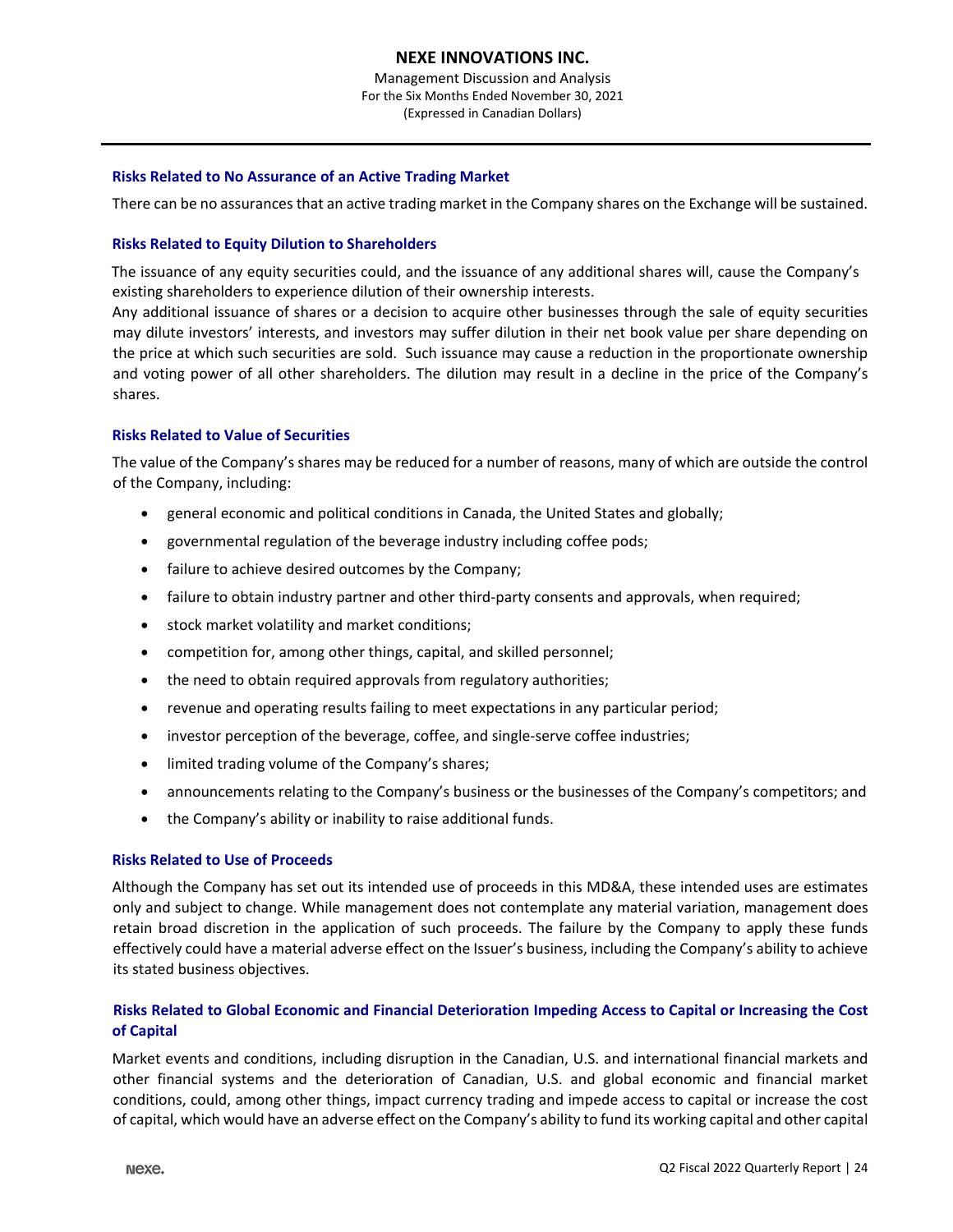requirements. Current and future conditions in the domestic and global economies remain uncertain. As a result, it is difficult to estimate the level of growth or contraction for the economy as a whole. It is even more difficult to estimate growth or contraction in various parts, sectors, and regions of the economy, including the market area in which the Company will participate.

# **Risks Related to Litigation**

The Company and/or its directors and officers may be subject to a variety of civil or other legal proceedings, with or without merit. From time to time in the ordinary course of its business, the Company may become involved in various legal proceedings, including commercial, employment and other litigation and claims, as well as governmental and other regulatory investigations and proceedings. Such matters can be time-consuming, divert management's attention and resources and cause the Company to incur significant expenses. Furthermore, because litigation is inherently unpredictable, the results of any such actions may have a material adverse effect on the Company's business, operating results, or financial condition.

# **Risks Related to Reporting Issuer Status**

As a reporting issuer, the Company will be subject to reporting requirements under applicable securities law and stock exchange policies. Compliance with these requirements will increase legal and financial compliance costs, make some activities more difficult, time consuming or costly, and increase demand on existing systems and resources. Among other things, the Company will be required to file annual, quarterly, and current reports with respect to its business and results of operations and maintain effective disclosure controls and procedures and internal controls over financial reporting. In order to maintain and, if required, improve disclosure controls and procedures and internal controls over financial reporting to meet this standard, significant resources and management oversight may be required. As a result, management's attention may be diverted from other business concerns, which could harm the Company's business and results of operations. The Company may need to hire additional employees to comply with these requirements in the future, which would increase its costs and expenses.

Management of the Company expects that being a reporting issuer will make it more expensive to maintain director and officer liability insurance. This factor could also make it more difficult for the Company to retain qualified directors and executive officers.

# **Economic Environment and Global Economic Risk**

The Company's operations could be affected by the economic context should the unemployment level, interest rates or inflation reach levels that influence consumer trends and consequently, impact the Company's sales and profitability.

Any economic slowdown and downturn of global capital markets could make the raising of capital by equity or debt financing more difficult. Access to financing has been negatively impacted by the ongoing global economic risks. These factors may impact the Company's ability to raise equity or obtain loans and other credit facilities in the future and on terms favourable to the Company. If uncertain market conditions persist, the Company's ability to raise capital could be jeopardized, which could have an adverse impact on the Company's operations and the trading price of the Company's shares on the stock exchange.

# **Climate Change may have a Long-Term Adverse Impact on the Company's Business and Results of Operations**

There is increasing concern that a gradual increase in global average temperatures due to increased concentration of carbon dioxide and other greenhouse gases in the atmosphere will cause significant changes in weather patterns around the globe and an increase in the frequency and severity of natural disasters. Decreased agricultural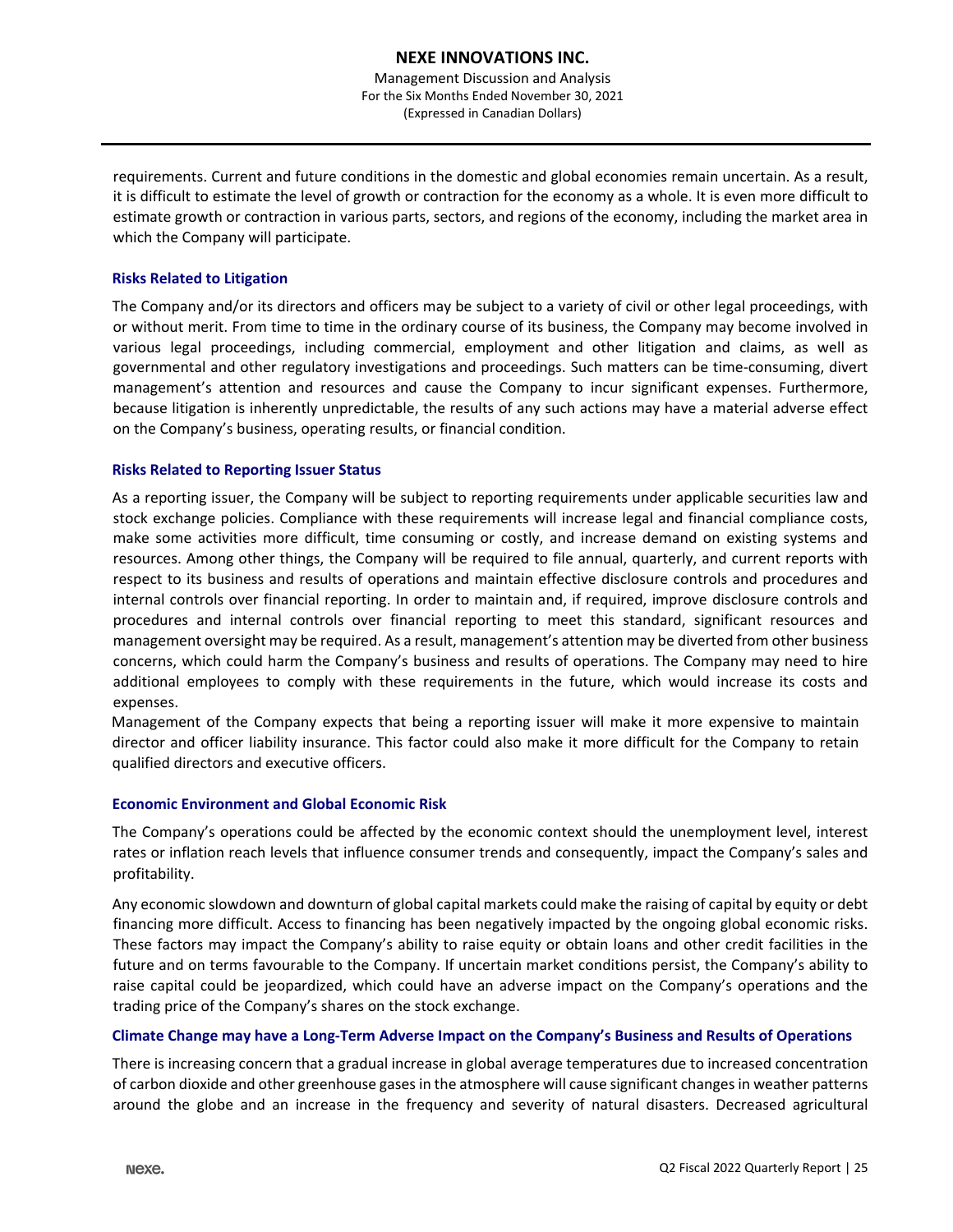productivity in certain regions of the world as a result of changing weather patterns may limit availability or increase the cost of key agricultural commodities, such as coffee, which are important sources of ingredients for the Company's business and products and could impact the food security of communities around the world. Increased frequency or duration of extreme weather conditions could also impair production capabilities, disrupt the Company's supply chain, or impact demand for its products. As a result, the effects of climate change could have a long-term adverse impact on the business and results of operations.

# **Business Interruptions Resulting from the COVID-19 Outbreak or Similar Public Health Crises Could Cause a Disruption to the Development and Distribution of Products and Adversely Impact Business**

Public health crises such as pandemics or similar outbreaks could adversely impact the Company's business. In December 2019, a novel strain of a virus named SARS-CoV-2 (severe acute respiratory syndrome coronavirus 2), or coronavirus, surfaced in Wuhan, China and has reached multiple other regions and countries, including Surrey, British Columbia, Canada where NEXE's primary office and facility is located. The coronavirus pandemic is evolving, and to date has led to the implementation of various responses, including government-imposed quarantines, travel restrictions and other public health safety measures. The extent to which the coronavirus impacts the demand for the Company's products and the Company's operations or those of third-party partners, will depend on future developments, which are highly uncertain and cannot be predicted with confidence, including the duration of the outbreak, new information that will emerge concerning the severity of the coronavirus and the actions to contain the coronavirus or treat its impact, among others.

The continued spread of COVID-19 globally could adversely impact the Company's product distribution, business relationships and sales, both locally and internationally. COVID-19 may also affect the Company's management personnel and employees as well as employees of third parties located in affected geographies that it relies upon.

# **Currency Risk Exposures**

The Company may have financial risk exposure to varying degrees relating to the currency risk and volatility of each of the countries where it operates.

# **CAUTIONARY NOTE REGARDING FORWARD-LOOKING INFORMATION**

This MD&A contains forward-looking statements and information about the Company which reflect management's expectations regarding the Company's future growth, results of operations, operational and financial performance and business prospects and opportunities. In addition, the Company may make or approve certain statements or information in future filings with Canadian securities regulatory authorities, in news releases, or in oral or written presentations by representatives of the Company that are not statements of historical fact and may also constitute forward-looking statements or forward-looking information.

All statements and information, other than statements or information of historical fact, made by the Company that address activities, events or developments that the Company expects or anticipates will or may occur in the future are forward-looking statements and information, including, but not limited to statements and information preceded by, followed by, or that include words such as "may", "would", "could", "will", "likely", "expect", "anticipate", "believe", "intends", "plan", "forecast", "budget", "schedule", "project", "estimate", "outlook", or the negative of those words or other similar or comparable words.

Forward looking statements and information involve significant risks, assumptions, uncertainties, and other factors that may cause actual future performance, achievement, or other realities to differ materiality from those expressed or implied in any forward-looking statements or information and, accordingly, should not be read as guarantees of future performance, achievement, or realities. Although the forward-looking statements and information contained in the MD&A reflect management's current beliefs based upon information currently available to management and based upon what management believes to be reasonable assumptions, the Company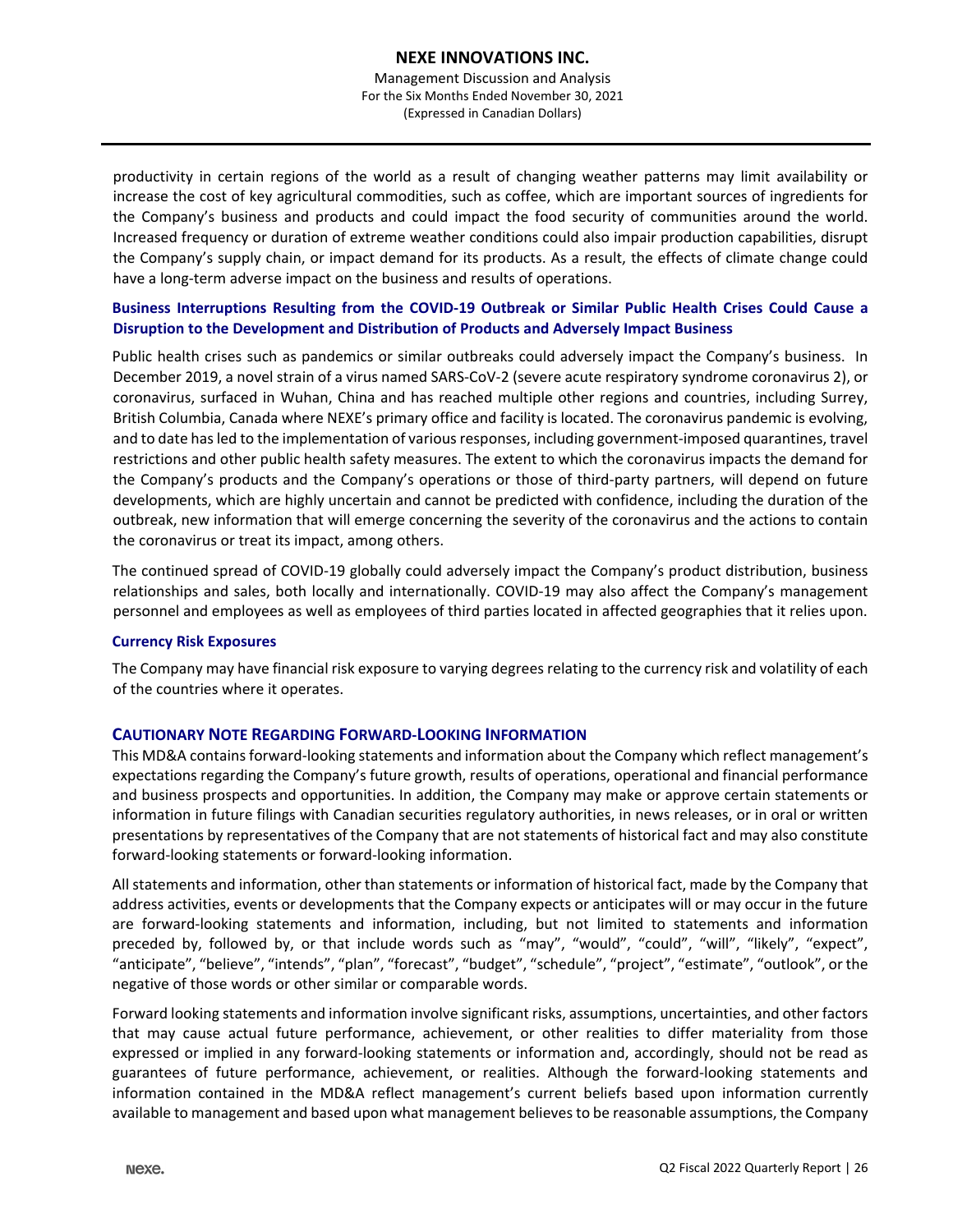Management Discussion and Analysis For the Six Months Ended November 30, 2021 (Expressed in Canadian Dollars)

cannot be certain that actual results will be consistent with these forward-looking statements and information. A number of risks and factors could cause actual results, performance, or achievements to differ materially from the results expressed or implied in the forward-looking statements and information. Such risks and factors include, but are not limited to, the following:

- the Company may continue to operate at a net loss and a going concern;
- the Company has a limited operating history;
- the Company may require additional liquidity;
- the Company will continue as a going concern;
- ability to commercialize the NEXE Pod;
- the Company's future is highly dependent upon the sales of Keurig<sup>®</sup> and Nespresso® beverage systems;
- the Company may be subject to litigation;
- the Company being able to secure and maintain its manufacturing equipment and facilities;
- the Company may need to take active steps to protect its intellectual property;
- research and development requires significant investment and commitment of resources;
- the Company's development and launch of new platforms and productions is critical to the Company's financial results and growth strategy;
- ability to meet market expectations for financial performance;
- any changes in the beverage environment and retail landscape;
- if the Company is reliant on a limited number of customers, the loss of such customers could have an adverse impact on its business;
- expansion of the business and increased product offerings may cause disruption of the Company's business;
- the Company's ability to maintain strategic relations with well recognized brands;
- product safety and quality concerns;
- the Company's ability to negotiate flexible long-term purchase contracts;
- risks associated with acquisitions;
- the Company's products and services may become obsolete without innovation;
- the Company maintaining adequate insurance;
- the Company's risks related to product development and technology change;
- the Company will be profitable;
- the Company's products will be accepted by the market;
- the Company has an evolving business model and thus its services and products could change;
- the Company will be dependent on the experience and skill of its management and key personnel;
- ability to promote its brand;
- the Company's growth depends in part on strategic relationships;
- the Company's ability to expand and grow its operations and scale production of its products;
- the Company may be vulnerable to security breaches;
- government regulation of the Company's products and services;
- the Company not infringing a third party's intellectual property rights;
- the Company faces competition from larger businesses;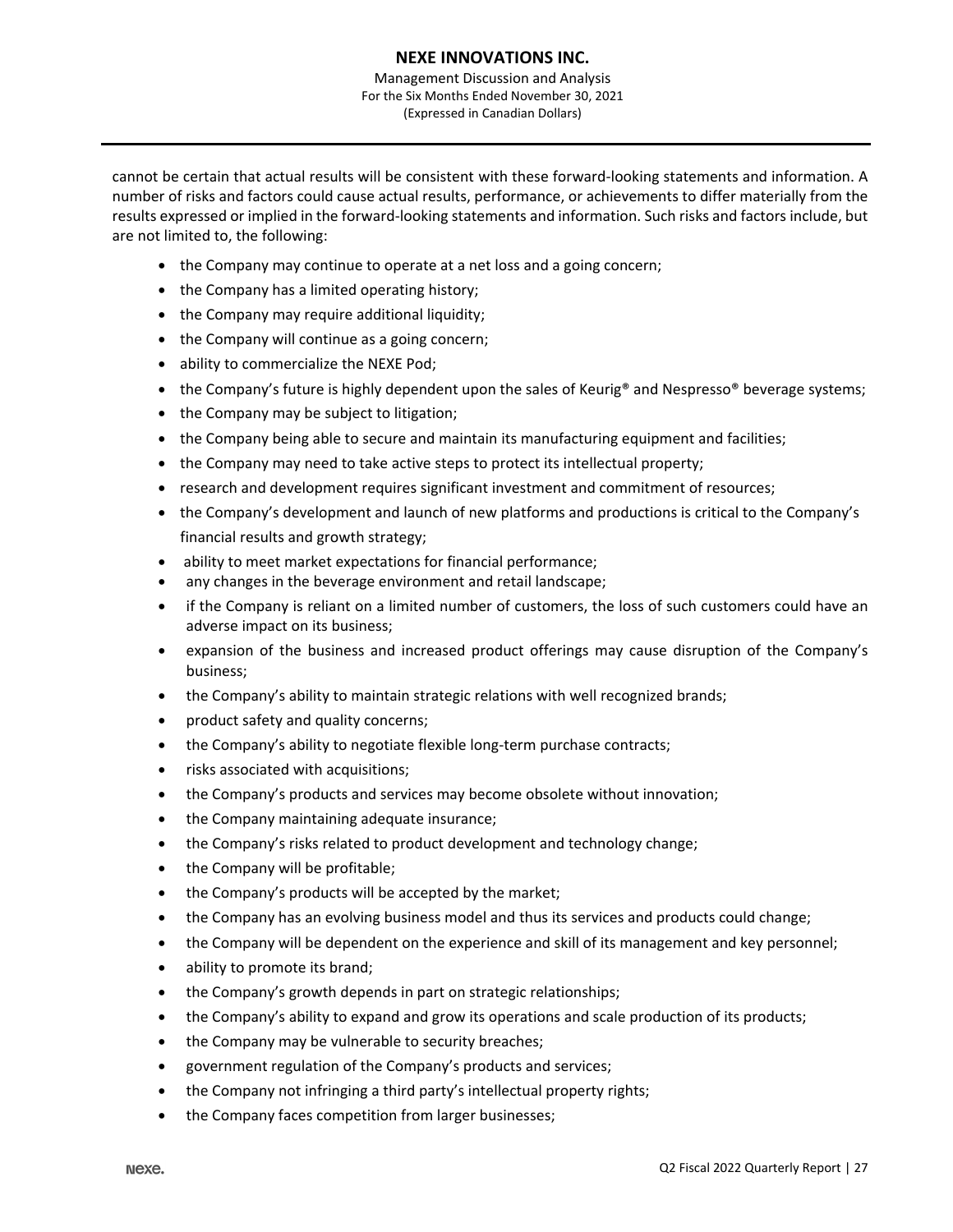- the Company may require additional financing;
- product recalls may have an adverse impact on the Company;
- the Company's business is dependent on demand for coffee;
- the directors and officers may engage in business that is in conflict with the Company;
- the common shares of the Company are speculative and may experience high volatility on the TSX-V;
- global economic conditions may adversely affect the Company's business;
- foreign exchange rates; and
- market perception of smaller companies.

Although the Company has attempted to identify important risks and factors that could cause actual actions, events, or results to differ materially from those described in forward-looking statements or information, there may be other factors and risks that cause actions, events or results not to be as anticipated, estimated or intended. Further, any forward-looking statements and information contained herein are made as of the date of this MD&A and, other than as required by applicable securities laws, the Company assumes no obligation to update or revise them to reflect new events or circumstances.

New factors emerge from time to time, and it is not possible for management to predict all of such factors and to assess in advance the impact of each such factor on the Company's business or the extent to which any factor, or combination of factors, may cause actual realities to differ materially from those contained in any forward-looking statement or information. Accordingly, readers should not place undue reliance on forward looking statements and information contained in this MD&A. All forward-looking statements and information disclosed in this MD&A, are qualified by this cautionary statement.

#### **CORPORATE GOVERNANCE**

The Company's board of directors and its committees adhere to recommended corporate governance guidelines for public companies listed on the TSXV to ensure transparency and accountability to shareholders. The current board of directors is comprised of five individuals, three of whom are independent of management as they are neither executive officers nor employees of the Company. The audit committee is currently comprised of three directors, who are independent of management and have strong financial backgrounds.

The audit committee's role is to ensure the integrity of the Company's reported financial results through its review of the interim and audited annual Financial Statements prior to their submission to the board of directors for approval. The audit committee meets with management, at least, quarterly to review the consolidated Financial Statements, as well as the management's discussion and analysis (MD&A), and to discuss financial, operational, and other important matters.

#### **DISCLOSURE OF OUTSTANDING SHARE DATA**

#### **Common Shares**

As at January 31, 2022, the Company had 96,837,694 common shares issued and outstanding.

#### **Share Purchase Warrants**

As at, January 31, 2022, the Company had 12,229,578 share purchase warrants outstanding.

#### **Options**

As at January 31, 2022, the Company had 4,475,319 stock options outstanding.